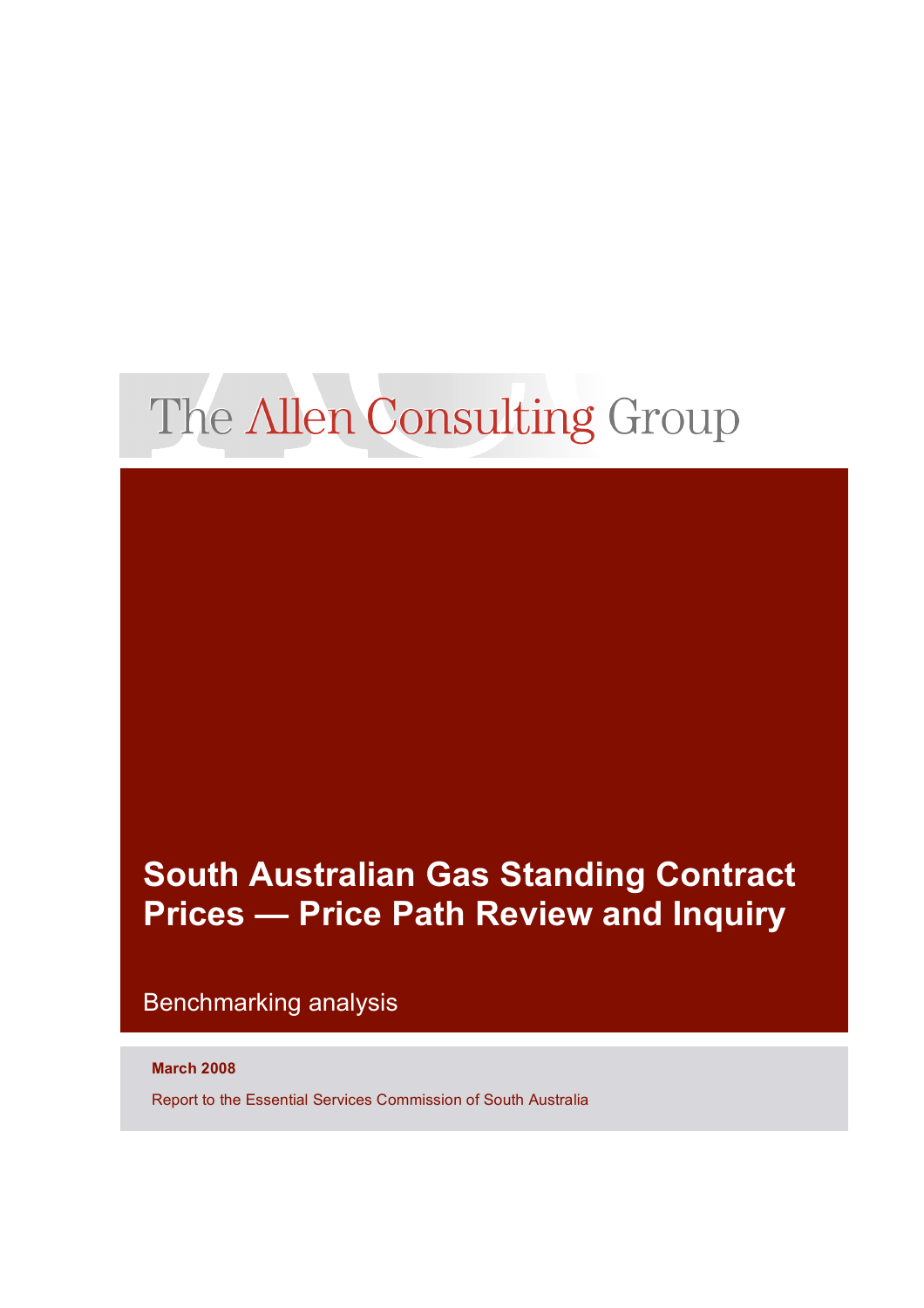## The Allen Consulting Group

The Allen Consulting Group Pty Ltd ACN 007 061 930, ABN 52 007 061 930

#### Melbourne

Level 9, 60 Collins St Melbourne VIC 3000 Telephone: (61-3) 8650 6000 Facsimile: (61-3) 9654 6363

#### Sydney

Level 12, 210 George St Sydney NSW 2000 Telephone: (61-2) 8272 5100 Facsimile: (61-2) 9247 2455

#### Canberra

Empire Chambers, Level 2, 1-13 University Ave Canberra ACT 2600 GPO Box 418, Canberra ACT 2601 Telephone: (61-2) 6204 6500 Facsimile: (61-2) 6230 0149

#### Perth

Level 21, 44 St George's Tce Perth WA 6000 Telephone: (61-8) 6211 0900 Facsimile: (61-8) 9221 9922

#### Brisbane

Level 9, 379 Queen St Brisbane QLD 4000 PO Box 7034 Riverside Centre, Brisbane QLD 4001 Telephone: (61-7) 3016 3500 Facsimile: (61-7) 3221 7255

#### **Online**

Email: info@allenconsult.com.au Website: www.allenconsult.com.au

#### Disclaimer:

While The Allen Consulting Group endeavours to provide reliable analysis and believes the material it presents is accurate, it will not be liable for any claim by any party acting on such information.

© The Allen Consulting Group 2008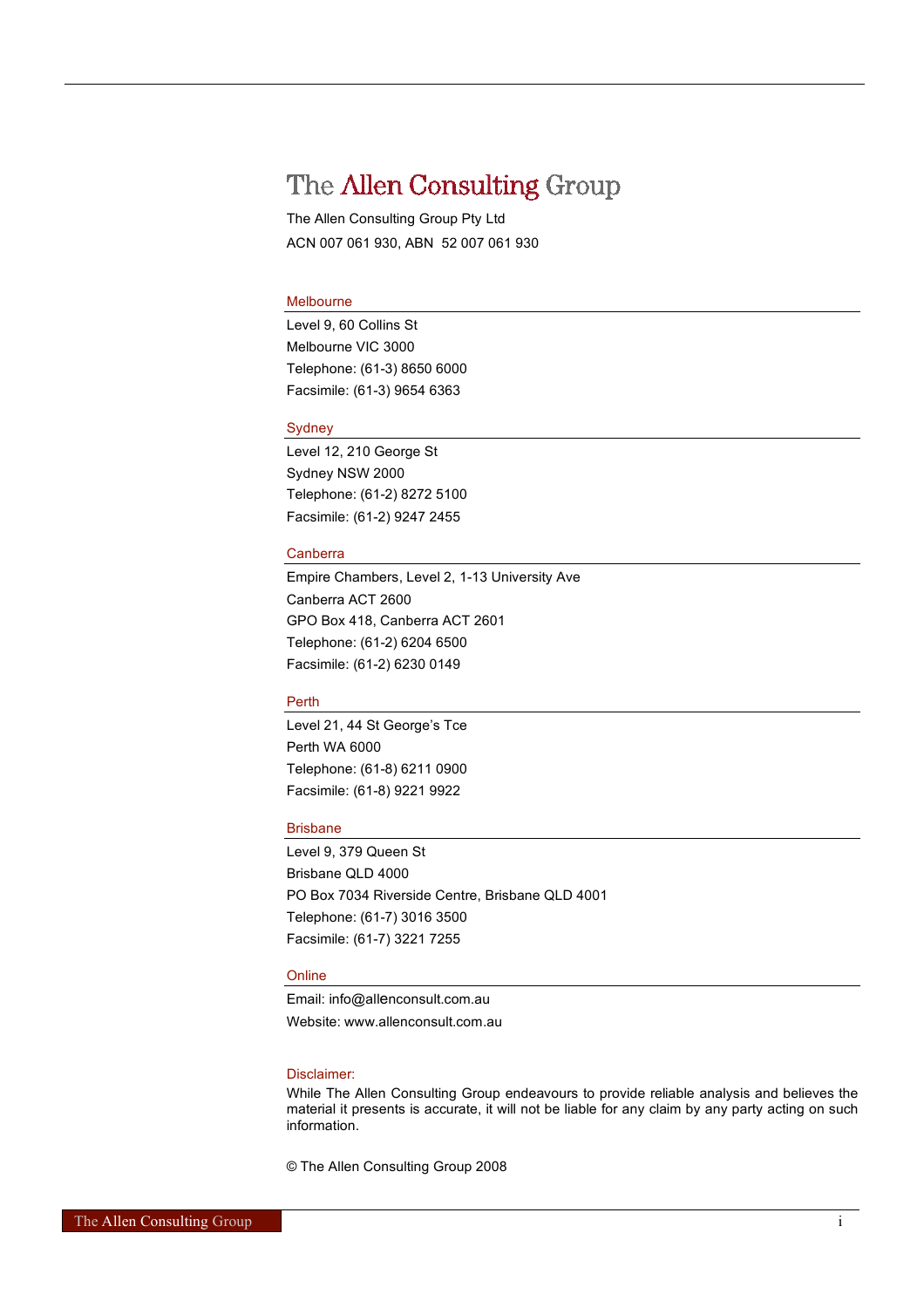# Contents

| Chapter 1<br>Overview |                                                                                                                                                | 1<br>1         |
|-----------------------|------------------------------------------------------------------------------------------------------------------------------------------------|----------------|
| Chapter 2             |                                                                                                                                                | 3              |
|                       | Electricity retail operating costs and margins                                                                                                 | $\overline{3}$ |
| 2.1                   | New South Wales (Regulated electricity retail tariffs and charges for<br>small customers 2007 to 2010)                                         | З              |
|                       | 2.2 New South Wales (Regulated electricity retail tariffs and charges for<br>small customers 2004 to 2007)                                     | 5              |
|                       | 2.3 Queensland (Electricity Benchmark Retail Cost Index (BRCI) for<br>2008-09) - Draft                                                         | 6              |
| 2.4                   | Queensland (Electricity Benchmark Retail Cost Index (BRCI) for<br>2007-08)                                                                     | 7              |
|                       | 2.5 South Australia (2008-10 Retail Electricity Price Path)                                                                                    | 9              |
| 2.6                   | South Australia (2005-07 Retail Electricity Price Path)                                                                                        | 10             |
| 2.7                   | Victoria (Electricity and Gas Standing Offers and Deemed Contracts<br>2004-07) / CRA Report to the Australian Energy Market<br>Commission 2007 | 12             |
|                       | 2.8 Victoria (Electricity and Gas Standing Offers and Deemed Contracts<br>2003)                                                                | 13             |
|                       | 2.9 Australian Capital Territory (2007-08 Electricity Price Determination)14                                                                   |                |
|                       | 2.10 Australian Capital Territory (2003-06 Electricity Price Determination)16                                                                  |                |
|                       | 2.11 Tasmania (2008-10 electricity price determination)                                                                                        | 17             |
|                       | 2.12 Tasmania (2004-07 electricity price determination)                                                                                        | 18             |
| Chapter 3             |                                                                                                                                                | 19             |
|                       | Gas retail operating costs and margins                                                                                                         | 19             |
| 3.1                   | South Australia (2005-06 - 2007-08 gas price determination)                                                                                    | 19             |
|                       | 3.2 New South Wales (2007-2010)                                                                                                                | 20             |
|                       | 3.3 New South Wales 2004-2007                                                                                                                  | 21             |
|                       | 3.4 New South Wales 2001-2003                                                                                                                  | 22             |
| 3.5                   | Victoria                                                                                                                                       | 23             |
| 3.6                   | CRA Report to the Australian Energy Market Commission 2007                                                                                     | 23             |
| 3.7                   | CRA report to the Victorian Government on Electricity and Gas<br>Standing Offers and Deemed Contracts (2003)                                   | 24             |
| 3.8                   | <b>Other States</b>                                                                                                                            | 26             |
| Chapter 4             |                                                                                                                                                | 27             |
|                       | Summary of decisions                                                                                                                           | 27             |
|                       | Bibliography                                                                                                                                   | 31             |
|                       |                                                                                                                                                |                |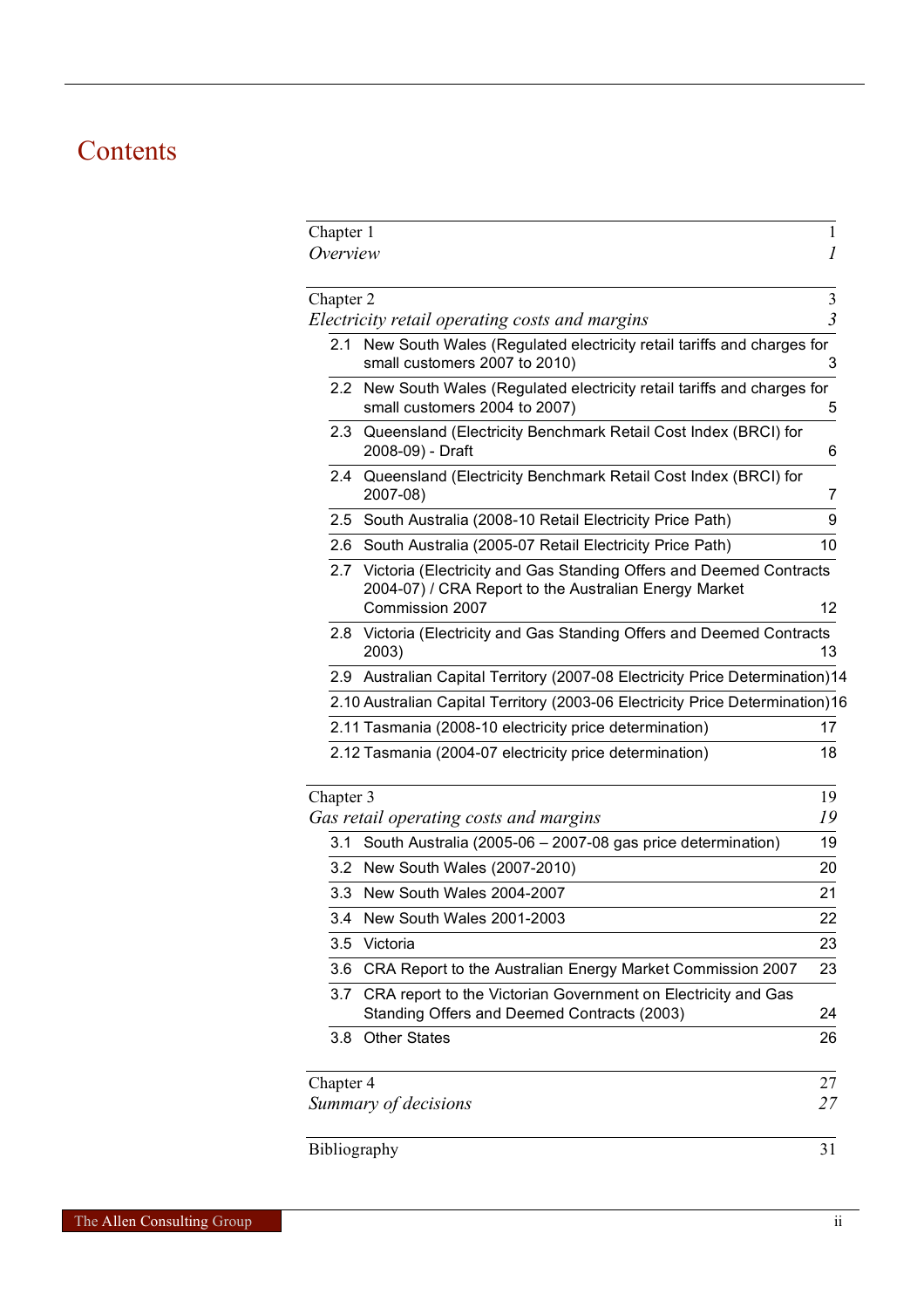# *Chapter 1* **Overview**

The purpose of this note is to describe the decisions that other economic regulators or relevant consultants' reports have made in relation to energy retail operating costs and energy retail margins. This information is intended to assist the Commission to determine an appropriate allowance for retail operating costs and margin when determining Origin Energy's standing contract prices for its South Australian gas customers.

Comparing the respective decisions, the following broad observations can be made.

- There have been few decisions on regulated retail prices for gas customers. However, it has been common (for example, by NERA (2004) in a report to IPART and CRA (2007) in a report to the AEMC) to assume that the retail operating cost (on a per customer basis) for a gas retailer are the same as for an electricity retailer.
- There is little new information contained in many regulatory decisions, as it has been common for one regulator simply to apply the decision of preceding decisions, and adjustments to other regulatory decisions that have been made in some regulatory decisions – such as for the relative scale of the retailer – have not (at least to our knowledge) been justified by empirical information.
	- The regulators that have made decisions based largely on an examination of the costs incurred by a retailer are ESCOSA and IPART, with the latter decision being subsequently followed by other regulators.
	- IPART's most recent decision a range of between \$60-\$80 per customer in 2006/07 (and a preferred value for a new entrant of \$75 per customer), or between \$55-\$75 (and a preferred value of \$70 per customer) if customer acquisition activities are excluded.
- There is some disagreement between regulators (and their advisers) about how retail operating costs would be expected to increase over time (putting aside the effects of scale – discussed separately below).
	- IPART has assumed that retail operating costs increase with the CPI and that any tendency for input prices (such as wages) to increase at a faster rate will be offset by productivity gains.
	- QCA (and CRA) have assumed that labour-related retail operating costs will rise by wages growth and other costs will increase with CPI.
- The appropriate treatment of customer acquisition costs has been a central feature of recent regulatory decisions.
	- In its most recent decision, IPART was required to determine prices with respect to the cost of a new entrant, which IPART assumed would have to acquire all of its customers. It estimated the total acquisition cost as \$200 per customer, and provided an annualised allowance (assuming customer lives of 6 and 8 years for commercial and industrial customers) of \$35 per customer per annum.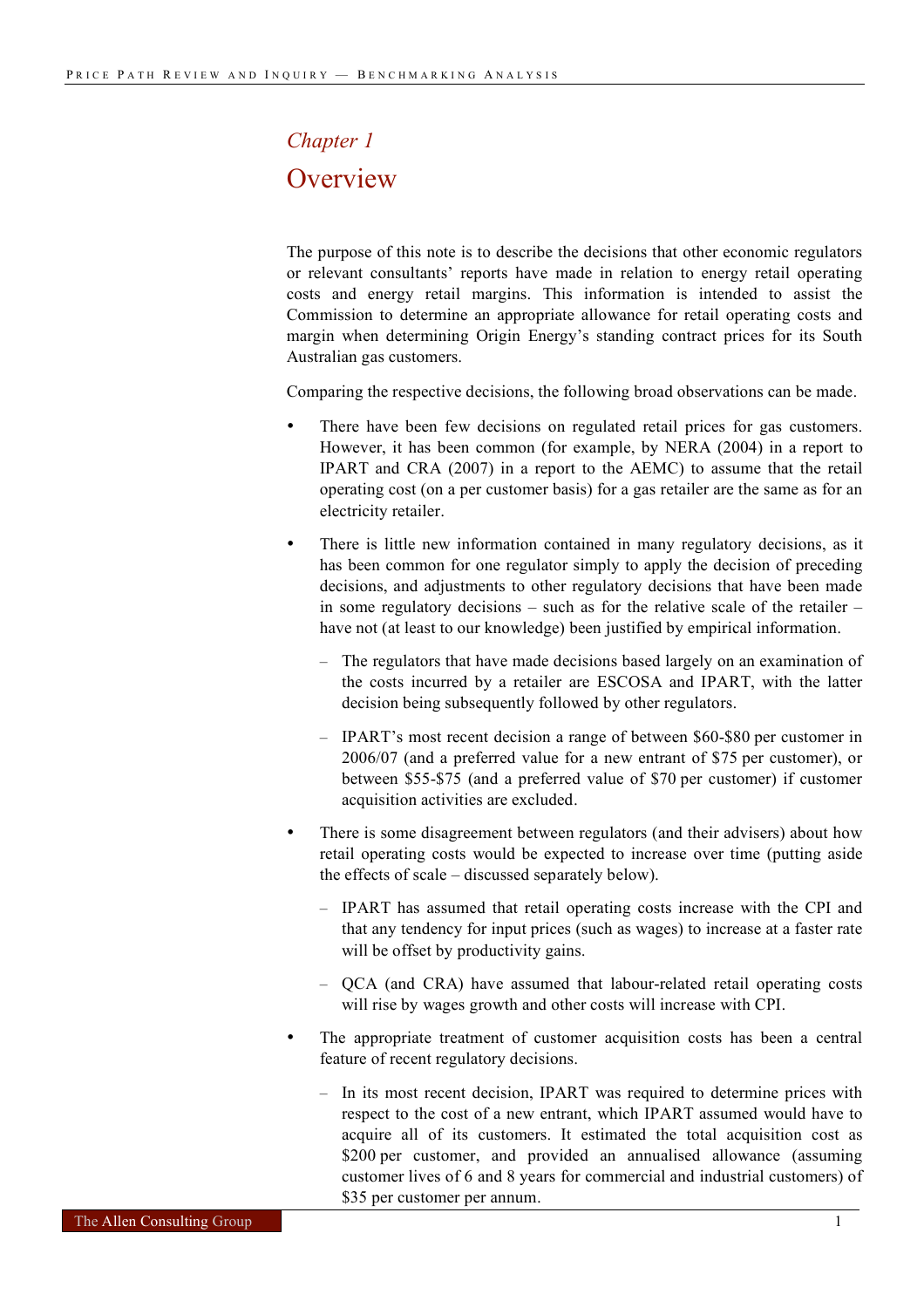- The QCA in its recent draft decision provided an allowance for the cost that a retailer would incur to maintain scale. It commenced with IPART's estimate of the total acquisition cost, and multiplied the upfront cost by the assumed churn rate to derive the amount that would need to be spent annually to acquire sufficient customers to maintain scale.
- In the QCA's previous decision, it attempted to provide an allowance to compensate the retailer for the increase in expenses expected to arise from the loss of customers if it undertakes no acquisition. It quantified this loss at \$2 per customer based on ESCOSA's decision (although its subsequent draft decision accepts that this allowance was too low).
- The retail margin provided in the more recent regulatory decisions has converged on 5 per cent (measured as EBITDA as a proportion of revenue). However, there is some disagreement as to what is covered by that margin.
	- In IPART's most recent review, the margin is not intended to provide a return on intangible assets (i.e. acquired customers). If the allowance for the cost of acquiring customers was included in the margin, then the margin would rise to almost 9 per cent.
	- In contrast, ESCOSA's bottom-up calculation of the retail margin in its recent electricity review is understood to have assigned a value to all customers, but nevertheless was equal to a 5 per cent margin (EBITDA/revenue).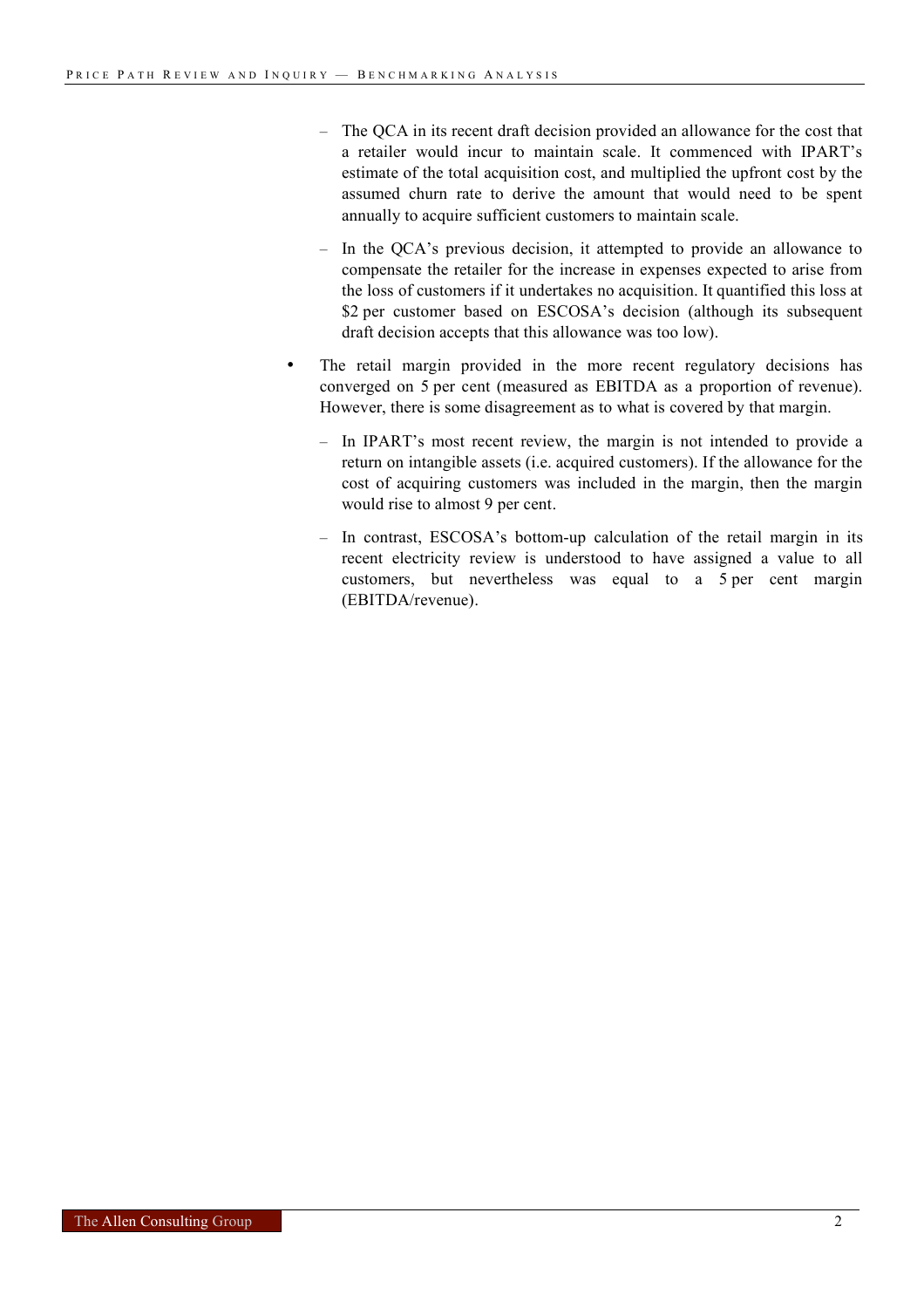#### *Chapter 2*

### Electricity retail operating costs and margins

#### **2.1 New South Wales (Regulated electricity retail tariffs and charges for small customers 2007 to 2010)**

The relevant legislation required IPART to develop allowances for retail operating costs and retail margins based on the hypothetical retail operating costs and retail margin of a mass market new entrant rather than a standard retailer who supplies regulated customers. As a mass market new entrant by definition has no customers, the allowance was required to include the cost of acquiring new customers.

IPART's final findings on allowances for retail costs and retail margin are provided in Table 2.1.

#### Table 2.1

#### **NSW RETAIL COSTS AND RETAIL MARGINS – 2007-08 – 2009-10**

| <b>Description</b>                                        | <b>Allowance</b> |
|-----------------------------------------------------------|------------------|
| <b>All retailers</b>                                      |                  |
| Retail operating costs (\$2006-07 \$/customer)            | \$75             |
| Customer acquisition costs (\$2006-07<br>\$/customer)     | \$35             |
| Adjustment for double counting (\$2006-07<br>\$/customer) | -\$5             |
| Retail cost allowance (\$2006-07<br>\$/customer)          | \$105            |
| Escalation over the regulatory period                     | CPI              |
| <b>Retail Margin (EBITDA)</b>                             | 5%               |
|                                                           |                  |

Source: IPART 2007a

#### *Retail operating costs*

#### *Base allowance*

IPART decision about retail operating costs was developed using cost information provided by the Standard Retailers as a proxy for mass market new entrant costs and benchmarking against regulatory decisions in other jurisdictions. This gave a range of \$60-\$80 per customer. IPART decided that the retail operating cost of a mass market retailer without access to the economies of scale and scope from a combined retail/distribution business would be towards the top end of this range, which it decided was \$75 per customer. IPART noted that the final allowance of \$75 per customer was lower than that used in a number of other regulatory decisions, but also noted the limited data in the public domain against which the Standard Retailers' costs could be compared (IPART 2007a, 95-96).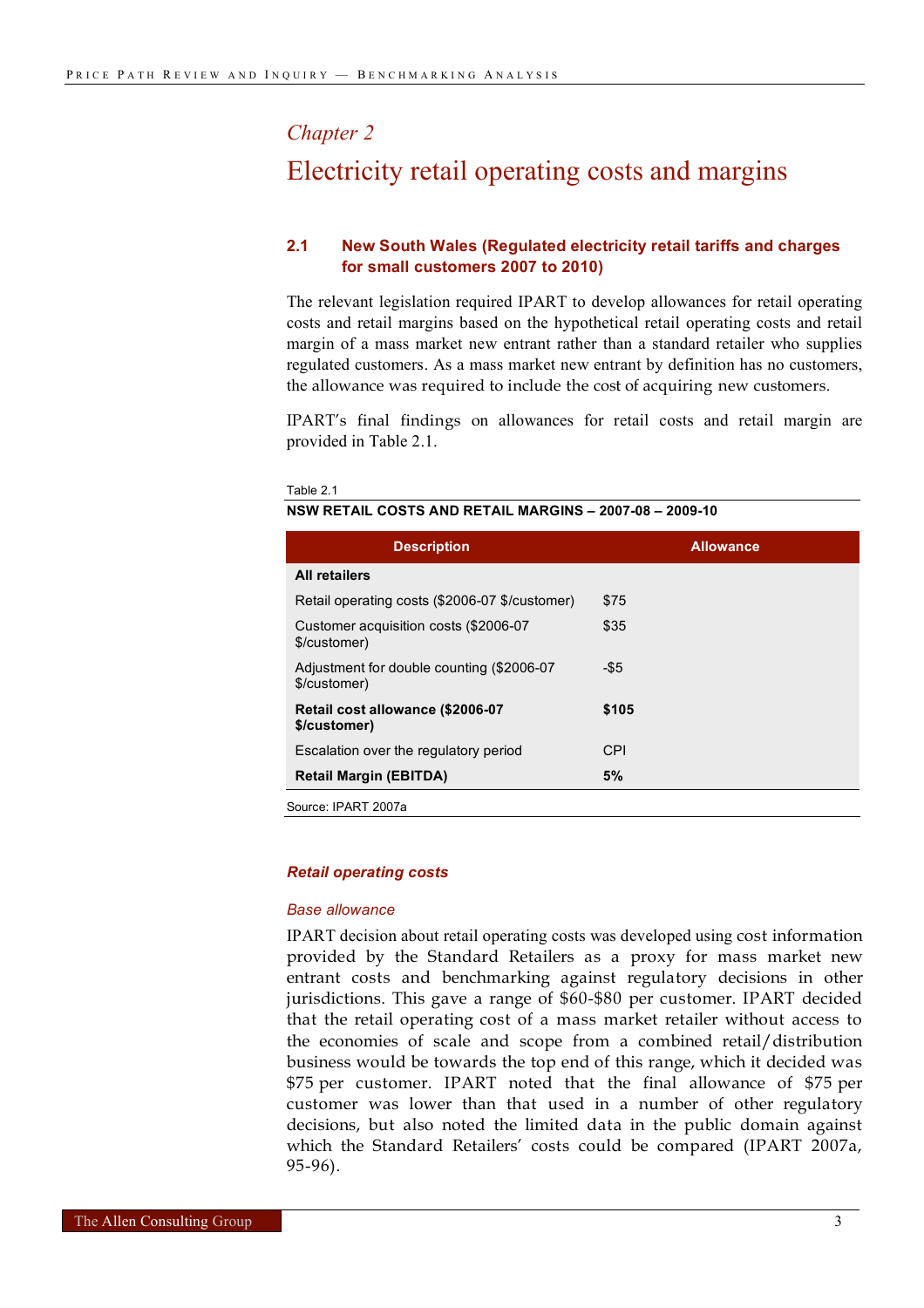IPART decided that there would be 'double-counting' of \$5 per customer if the retail allowance discussed above and the separate allowance for customer acquisition costs discussed below were applied simultaneously. IPART's decision was as follows:

Having reviewed the reported costs for each category at a disaggregated level and the other information available to it, the Tribunal has decided to reduce the retail cost allowance by \$5 to account for costs that have been included in both the retail operating cost and customer acquisition cost allowances. (IPART 2007a, 107)

If it is assumed that IPART's estimate of the cost of acquiring new customers includes the full cost of these activities (which is implied by IPART's discussion), then IPART's adjustment can be interpreted as implying that the standard retailers' reported operating expenses included approximately \$5 per customer for customer acquisition costs, and that the appropriate allowance for operating costs excluding all customer acquisition costs required the removal of this \$5 per customer, leaving its preferred allowance of \$70 per customer (from a range of \$55-\$75).

#### *Escalation*

IPART decided that the allowance should be constant in real terms over the determination period. IPART decided that the pressure for cost reductions arising from technological change and productivity improvements would be expected to offset the effects of rising real wages over the period (IPART 2007a, 99).

#### *Customer acquisition costs*

IPART included a significant allowance for customer acquisition costs on the basis that a mass market new entrant by definition does not have any customers and must incur costs to acquire them. Frontier Economics in its report to IPART, estimated the cost of acquiring customers to be around \$200 per customer (\$2006/07). Around 1/3 of costs are relate to direct acquisition and around 2/3 to customer transfer. A summary of cost categories is provided in Box 2.1.

#### Box 2.1

#### **CUSTOMER ACQUISITION COSTS**

- Door to door/ commission/ agent cost per sale
- Sales overheads;
- Credit checking:
- Communications/ stationery/ information booklets/ confirmation packs;
- Data processing/ customer transfers/ registration
- Postage
- Telecommunication costs (1300 numbers, etc) per sale inbound/ outbound telesales.

Source: IPART 2007, 101

IPART decided to compensate for the cost of customer acquisition by converting the upfront cost into an annualised allowance, assuming that residential customers would stay with a retailer for 8 years and business customers for 6 years. The average allowance over all customers was \$35 per customer per annum.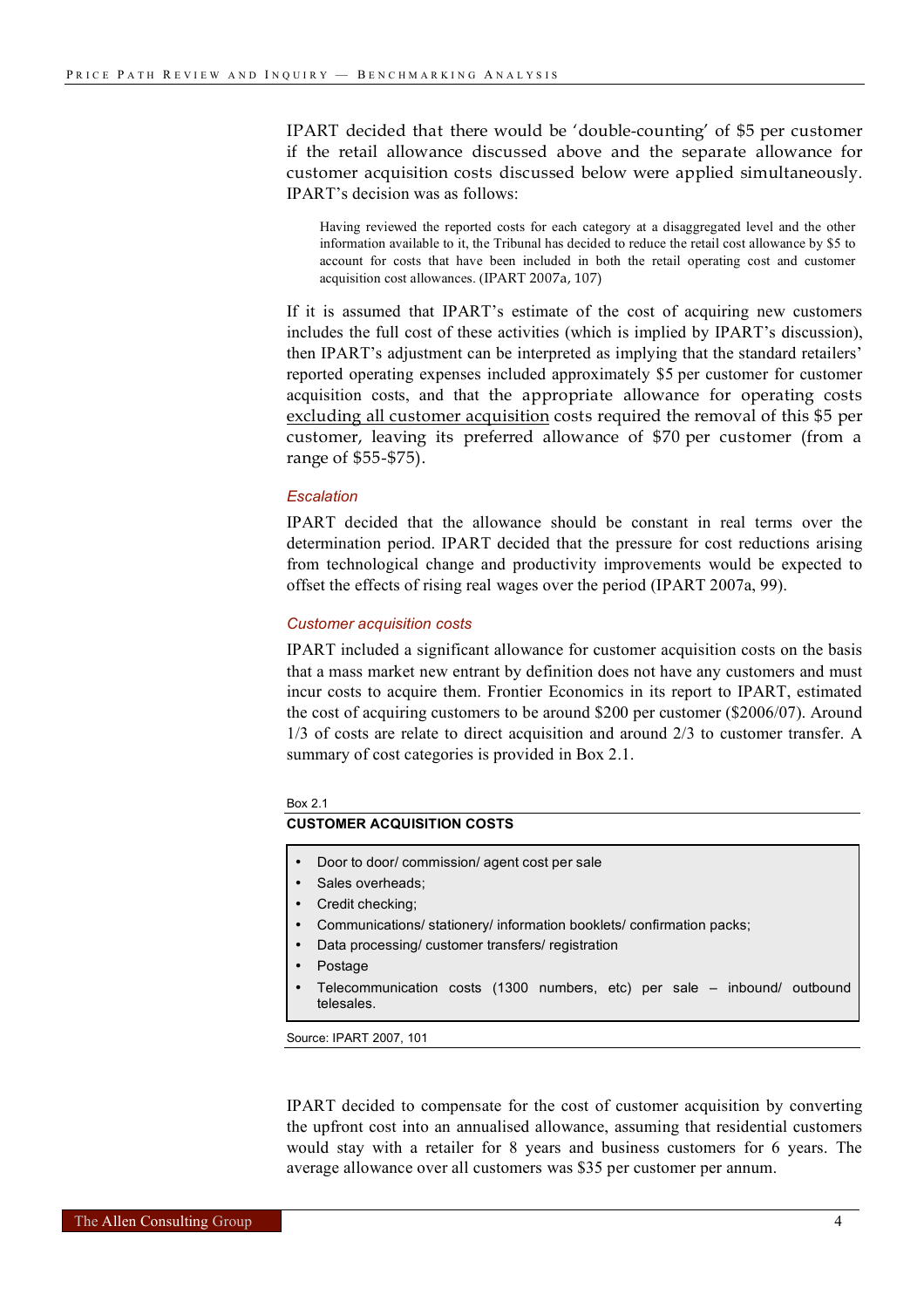#### *Retail margin*

IPART determined that a MMNE retail margin (defined as EBITDA) of 5 per cent of sales should be used to set regulated tariffs. This is the mid point of the range recommended by Frontier Economics based on its expected returns analysis and bottom up methodologies in its report to IPART. Consistent with the discussion above, this margin did not include any allowance for customer acquisition (or, equivalently, any return on the stock of customers). If the allowance for acquisition costs was included instead in the margin, then the margin would have been approximately 8.7 per cent (i.e. almost 4 percentage points higher).

#### **2.2 New South Wales (Regulated electricity retail tariffs and charges for small customers 2004 to 2007)**

Table 2.2

#### **NSW RETAIL COSTS AND RETAIL MARGINS 2004-05 – 2006-07**

| <b>Description</b>                                      | <b>Allowance</b> |
|---------------------------------------------------------|------------------|
| <b>All retailers</b>                                    |                  |
| Retail operating costs (\$2004-05, \$/customer)         | \$70             |
| Customer acquisition costs (\$2004-05,<br>\$/customer)  |                  |
| Total retail operating cost (\$2004-05,<br>\$/customer) | \$70             |
| Escalation                                              | CPI              |
| <b>Retail Margin (EBITDA)</b>                           | 5%               |
| $\sim$                                                  |                  |

Source: IPART 2004

#### *Retail operating costs*

#### *Base allowance*

In its determination for the period 2004-2007, IPART adopted a starting benchmark retail operating cost of \$70 per customer for all retailers. This figure was based on an analysis of retailers' actual operating costs and benchmarks from other jurisdictions.

#### *Escalation*

The allowance implicitly was escalated for CPI over the regulatory period.

#### *Customer acquisition costs*

No allowance was made for customer acquisition costs.

#### *Retail margin*

IPART allowed a retail net profit margin of 2 per cent (EBIT). This was lower than the margin allowed in other states. IPART justified this on the basis that the Electricity Tariff Equalisation Fund (ETEF), allows retailers to purchase electricity for regulated customers at a fixed price, thereby eliminating most of the energy purchase price risk, does not operate in other states (IPART, 2004, 42-44).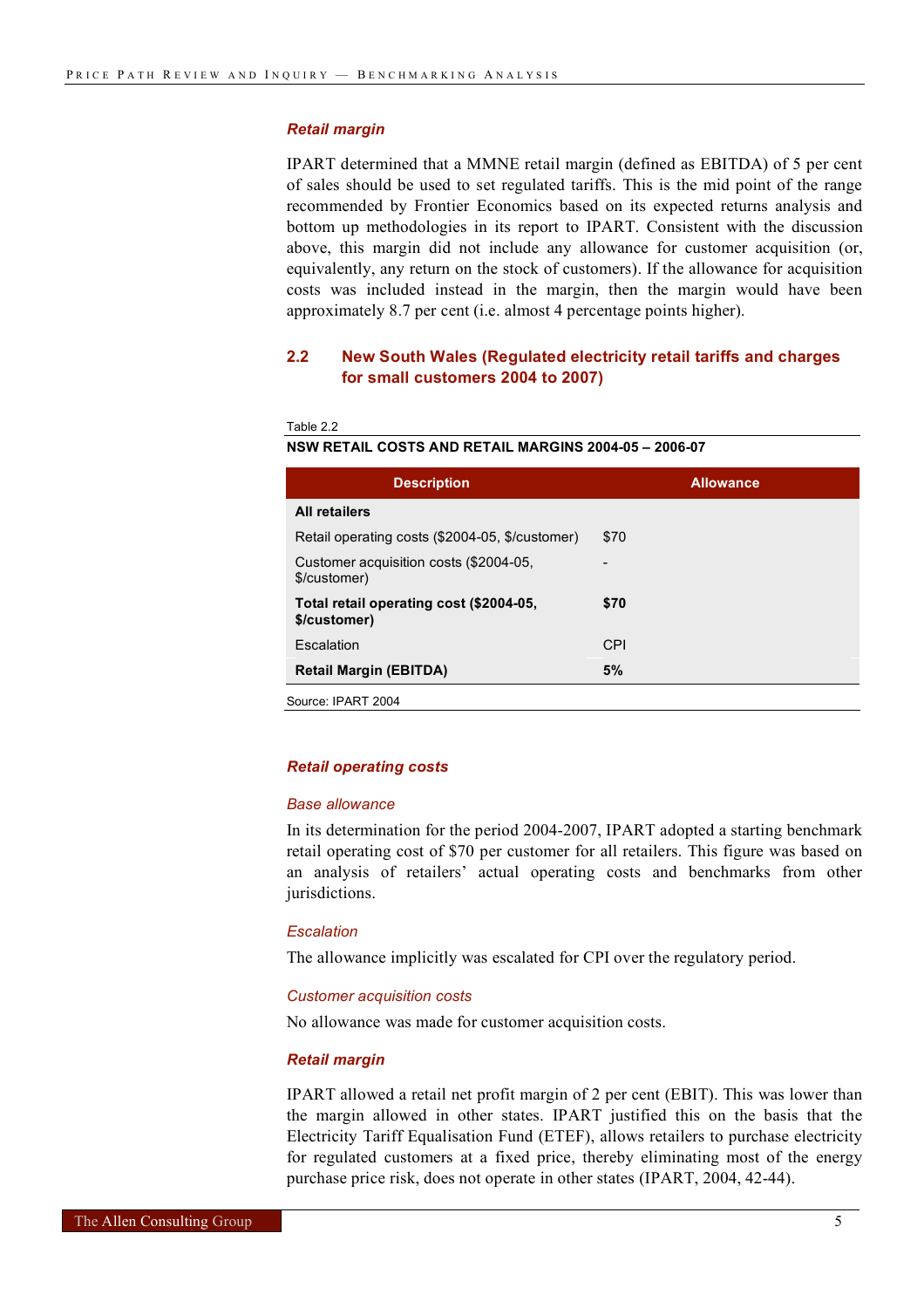#### **2.3 Queensland (Electricity Benchmark Retail Cost Index (BRCI) for 2008-09) - Draft**

The QCA's determination of retail operating costs reflects the likely cost of providing customer retail services to Queensland customers connected to the national grid, based on an efficient retailer carrying on an electricity retail business. It is assumed that the retailer is operating separate from any other business (that is, the business is a standalone Queensland retailer); has a significant market share of the State's electricity retail business; provides customer retail services to a crosssection of customers throughout the State; and earns a reasonable retail margin (QCA, 2007, 19-20).

#### Table 2.3

#### **QUEENSLAND RETAIL COSTS AND RETAIL MARGINS 2008-09**

| <b>Description</b>                                      | <b>Allowance</b>                                                                                       |  |
|---------------------------------------------------------|--------------------------------------------------------------------------------------------------------|--|
| <b>All retailers</b>                                    |                                                                                                        |  |
| Retail operating costs (\$2008-09, \$/customer)         | \$80.57                                                                                                |  |
| Customer acquisition costs (\$2008-09,<br>\$/customer)  | \$18                                                                                                   |  |
| Total retail operating cost (\$2008-09,<br>\$/customer) | \$98.57                                                                                                |  |
| Escalation                                              | Wage inflation applied to 60% of cost<br>base and CPI applied to 40% of cost<br>base $(3.65$ per cent) |  |
| <b>Retail Margin (EBITDA)</b>                           | 5%                                                                                                     |  |
| Source: QCA 2008                                        |                                                                                                        |  |

#### *Retail operating costs*

#### *Base allowance*

QCA's draft determination proposes to set the retail operating cost allowance at \$80.57 per customer (excluding customer acquisition costs). This allowance was calculated by commencing with IPART's estimate of \$75 per customer for 2006/07 and escalating for wages growth and CPI inflation as discussed below.

QCA's consultants, CRA, noted that the IPART decision drew upon actual cost information. In discussing the other benchmarks, they argued that little weight should be placed on the cost benchmarks that were established early in the period of energy retail regulation given that they were based on very little information (CRA 2008, 54).

#### *Escalation*

The QCA decided that operating costs per customer would grow in line with the growth input prices. Labour costs (accounting for 60 per cent of the cost base) were forecast to grow in line with forecasts of wages growth (4.25 per cent) and the remainder was forecast to grow in line with CPI forecasts (2.75 per cent).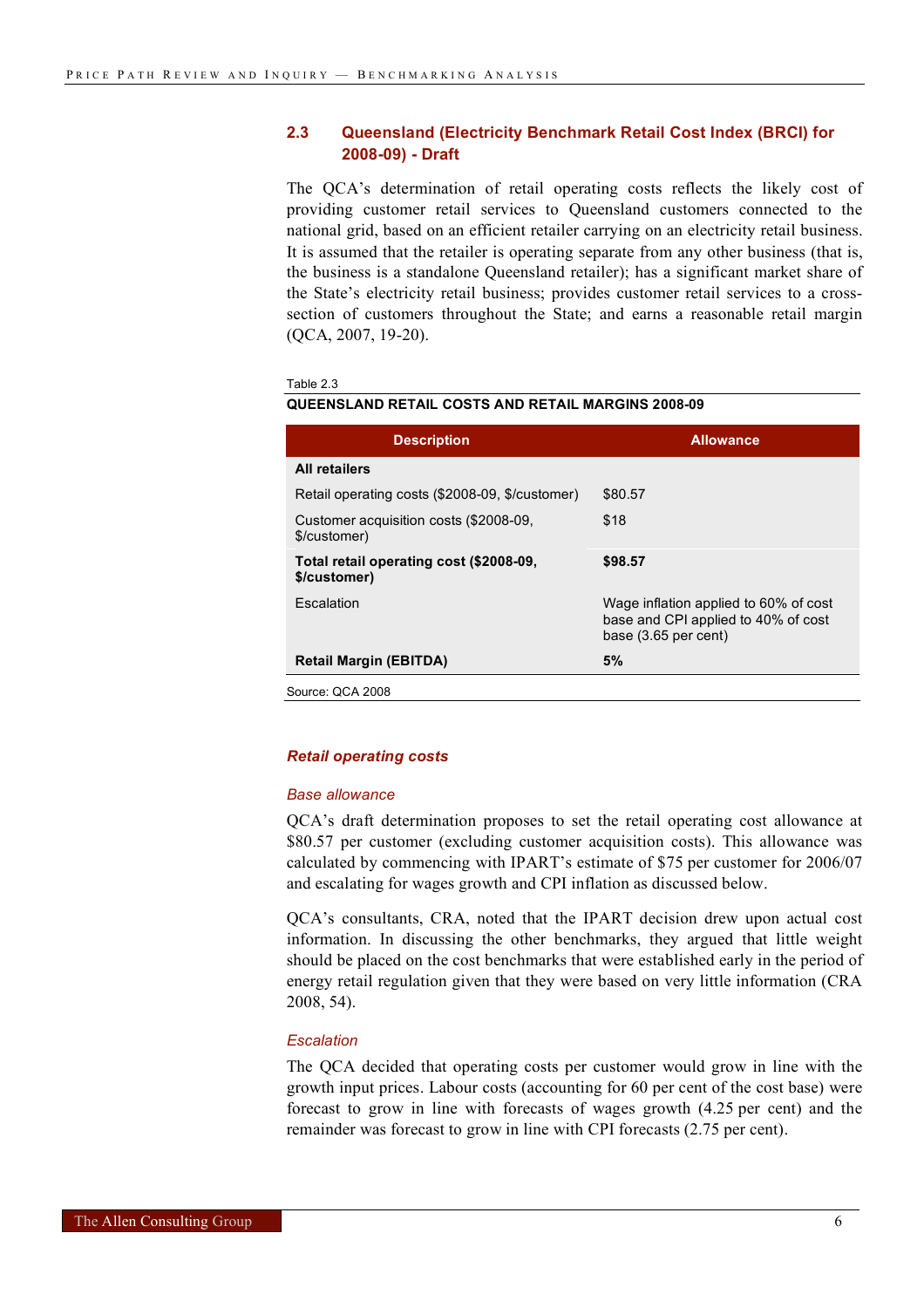#### *Customer acquisition costs*

The QCA interpreted IPART as making an annualised allowance for customer acquisition costs of \$30 per customer (the \$35 annual cost less the \$5 'double counting' adjustment). It then concluded that this meant that the implied up-front cost of customer acquisition is \$171 per customer  $(\$200*30/35)$  in \$2006/07. It decided that it was appropriate to make an allowance that reflected the cost of acquiring (or retaining) the customers forecast to be lost through switching. It calculated that an allowance of \$18.00 per customer would be required in 2008/09 (and that \$28.47 per customer should have been allowed in 2007/08). It concluded that if a retailer merely permitted customers to churn and did not attempt to attract them that the retailer would quickly lose scale and costs would rise substantially – which is not a realistic assumption.

It noted that the allowance for customer acquisition and retention may overstate the cost for an incumbent retailer, as it is less costly for it to target its existing customers, and transfers of existing customers have little in the way of administrative costs.

It is noted that the QCA's draft decision incorporated two changes of approach since its previous decision, which are:

- to include a substantially higher estimate of effect of loss of scale on per customer operating expenses, and as a result compensating for the cost of customer acquisition rather than for the loss of scale; and
- to compensate for the full upfront cost of customer acquisition in the relevant year rather than to include an allowance for the annualised cost of customer acquisition.

#### *Retail margin*

l

Adopted a margin of 5 per cent (EBITDA as a proportion of revenue), following the decisions of **IPART** and **ESCOSA**.

#### **2.4 Queensland (Electricity Benchmark Retail Cost Index (BRCI) for 2007-08)**

The QCA's determination of retail operating costs reflects the likely cost of providing customer retail services to Queensland customers connected to the national grid, based on an efficient retailer carrying on an electricity retail business. It is assumed that the retailer is operating separate from any other business (that is, the business is a standalone Queensland retailer); has a significant market share of the State's electricity retail business; provides customer retail services to a crosssection of customers throughout the State; and earns a reasonable retail margin (QCA, 2007, 19-20).

The retail operating costs and margins adopted by the QCA are provided in Table 2.4

<sup>1</sup> We do not consider that this is the most sensible interpretation and application of the IPART results. The preferred method would have been to start with a base operating expenditure allowance of \$70 per annum (i.e. exclusive of acquisition costs) and then used the full \$200 per customer as the full cost of acquiring customers. This method would have resulted in a lower all-up allowance for operating expenses.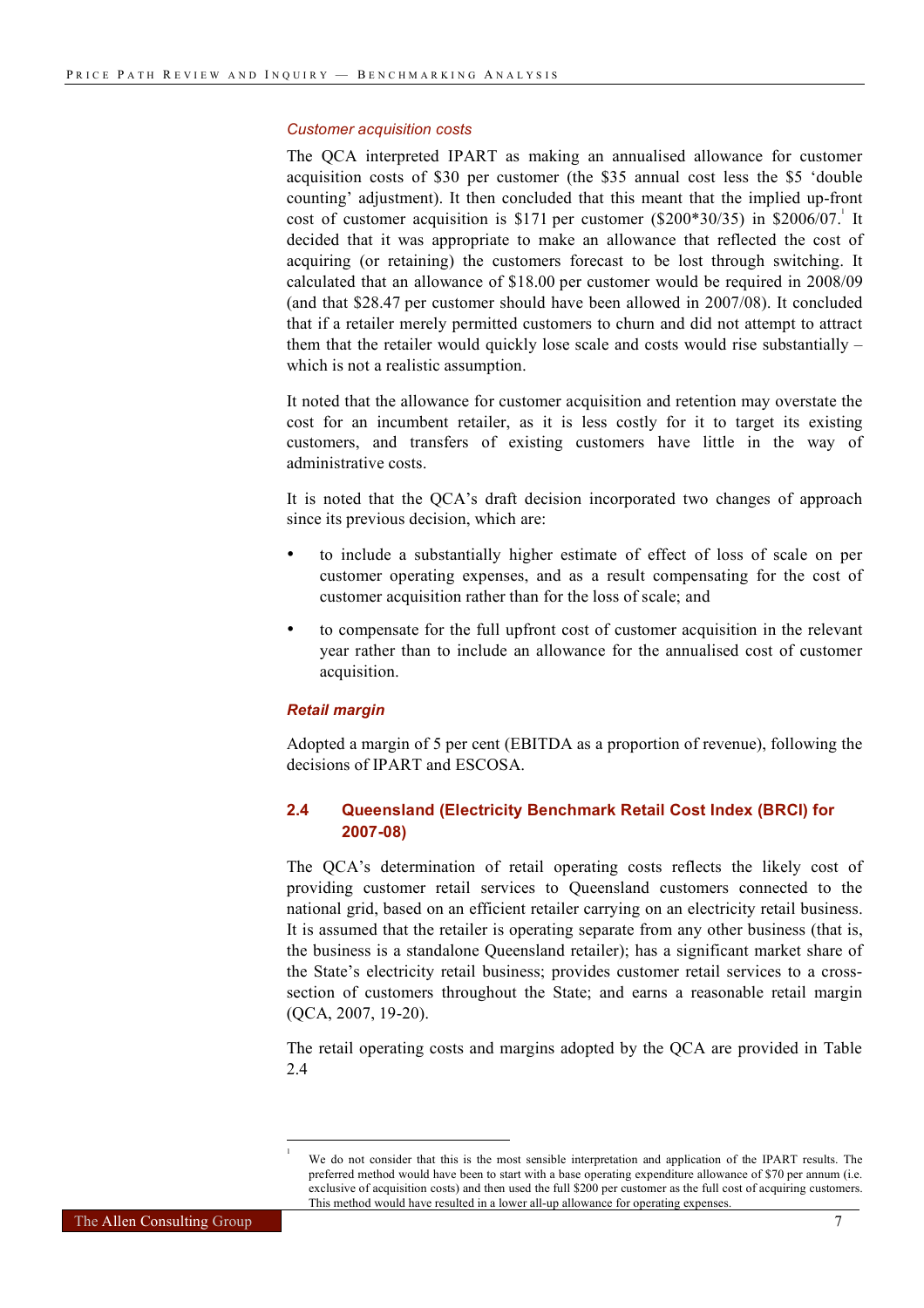#### Table 2.4

#### **QUEENSLAND RETAIL OPERATING COSTS AND RETAIL MARGINS 2007-08**

| <b>Description</b>                                       | <b>Allowance</b>                                                                                     |
|----------------------------------------------------------|------------------------------------------------------------------------------------------------------|
| Operating costs (\$2007-08, \$/ customer)                | \$77.90                                                                                              |
| Customer acquisition costs (\$2007-08, \$/<br>customer)  | \$2                                                                                                  |
| Total retail operating cost (\$2006-07, \$/<br>customer) | \$79.90                                                                                              |
| Escalation                                               | Wage inflation applied to 60% of cost base<br>and CPI applied to 40% of cost base (3.9)<br>per cent) |
| Retail margin (EBITDA)                                   | 5 per cent                                                                                           |

Source: QCA 2007, Final decision – Advice to the Minister for mines and Energy: Benchmark Retail Cost Index for Electricity: 2006/07-2007-08; QCA 2007, Draft decision – Benchmark Retail Cost Index for Electricity: 2006/07-2007-08.

#### *Retail operating costs*

#### *Base allowance*

On the basis of analysis of retail costs in other states it was decided that \$75 (excluding customer acquisition costs but including an allowance of \$10 for full retail contestability costs) was a reasonable estimate of retail costs for a well established and efficient retail business in 2006-07. This gave a figure of \$77.90 for 2007-08 (QCA 2007, 21-22).

#### *Customer acquisition costs*

QCA also assumed that with full retail contestability, an efficient business would incur customer acquisition and retention costs across its entire customer base. CRA, in its report to QCA considered 2 approaches to dealing with this issue:

- the operating expenditure forecast could include an allowance for the cost that retailer would incur to retain its existing customer base and, therefore, its scale of operation; or
- the forecast of operating costs could reflect the potential cost to the retailer of 'doing nothing' and, as a result, losing customers and its scale of operations.

The cost to a retailer of retaining customers was estimated to be around \$3.50 per customer, which reflected:

- IPART's (2007a) estimate of the annualised cost of acquiring a customer of \$35 per annum; and
- the assumption that 10 per cent of customers would be expected to churn in any given year, leaving an acquisition cost of \$3.50 per customer.

With respect to the loss of scale, it was estimated that the alternative cost to the retailer would be around \$2 per customer in 2007-08 based upon ESCOSA's estimate for AGL.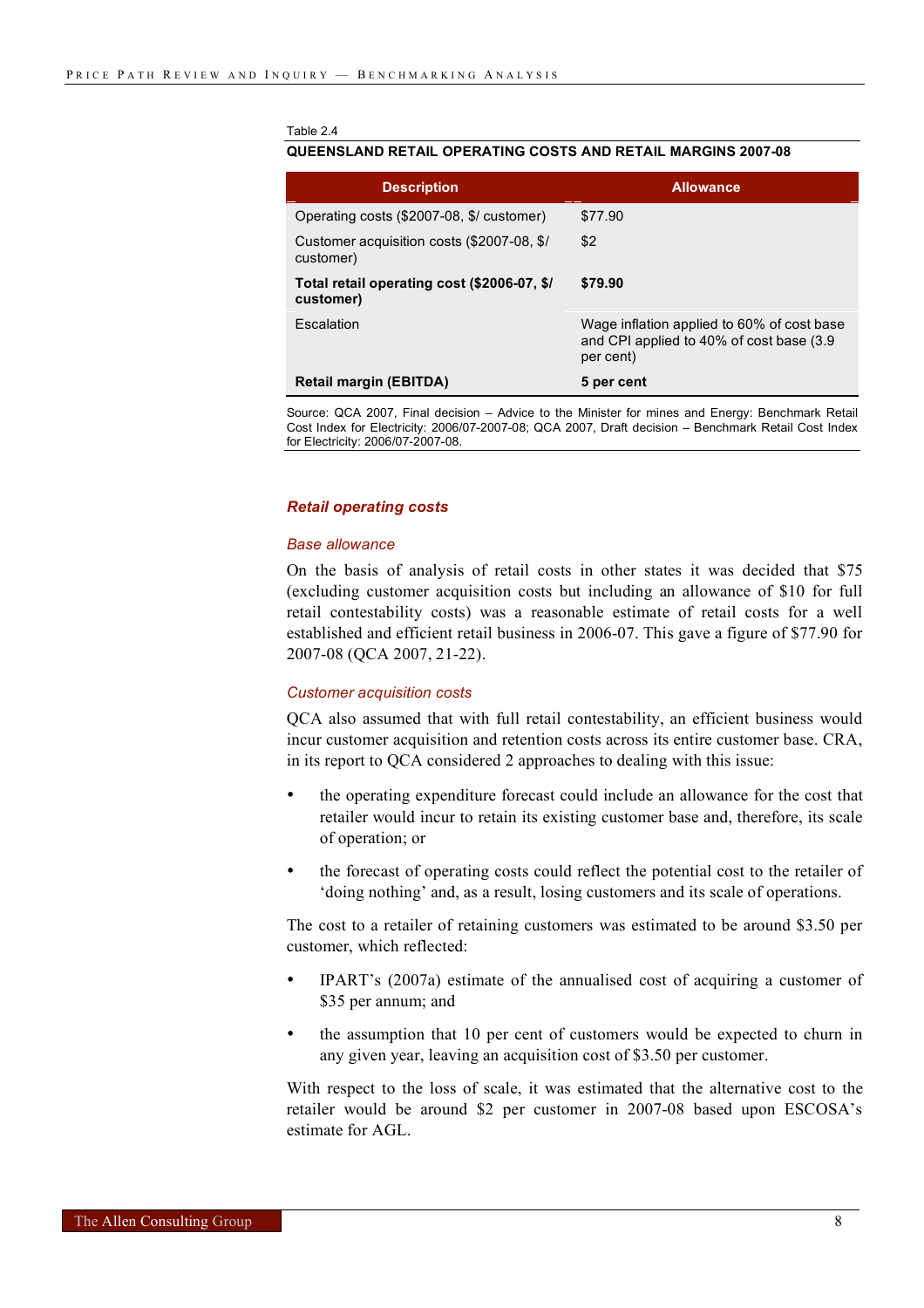QCA decided to adopt the second approach described above and so included an allowance of \$2 per customer to account for the loss of scale associated with customer churn (QCA 2007, 23).

#### *Escalation*

QCA assumed that retail costs would grow by 3.9 per cent between 2006-07 and 2007-08, which reflected a combination of its forecast of wages growth (applied to 60 per cent of the cost base) and CPI (applied to the remainder of the cost base).

#### *Retail margins*

QCA determined that the appropriate retail margin for a well established and efficient retail business was 5 per cent. As the QCA used IPART's operating expenditure allowance as a starting point (which excluded depreciation and amortisation), this can be interpreted as an EBITDA margin.

Five per cent was seen to be appropriate for Queensland in light of the benchmark margins used in other jurisdictions and the lower risks faced by Queensland retailers due to QCA's proposal to recognise some short run variations in its approach to determining the cost of energy.

#### **2.5 South Australia (2008-10 Retail Electricity Price Path)**

ESCOSA is required to develop allowances for retail operating costs and margins for an efficient retailer that is required to provide electricity to a small customer under a standing contract. The final retail operating cost and retail margin allowances are provided in Table 2.5.

Table 2.5

#### **SOUTH AUSTRALIAN RETAIL OPERATING COSTS AND RETAIL MARGINS 2008 – 2010**

| <b>Description</b>                                             | <b>Allowance</b>                                                  |
|----------------------------------------------------------------|-------------------------------------------------------------------|
| Operating costs (\$2008 March, \$/<br>customer)                | \$93.77 (average 2008-09)                                         |
| Customer acquisition costs (\$2008 March,<br>\$/customer)      |                                                                   |
| Total retail operating cost (\$2008<br>March, \$ per customer) | \$93.77                                                           |
| Escalation                                                     | declining by 4.1 per cent / year over the<br>determination period |
| <b>Retail margin (EBITDA)</b>                                  | 5 per cent                                                        |

Source: ESCOSA 2007, Final Inquiry Report and Price Determination, 2007 Review of Retail Electricity Price Path.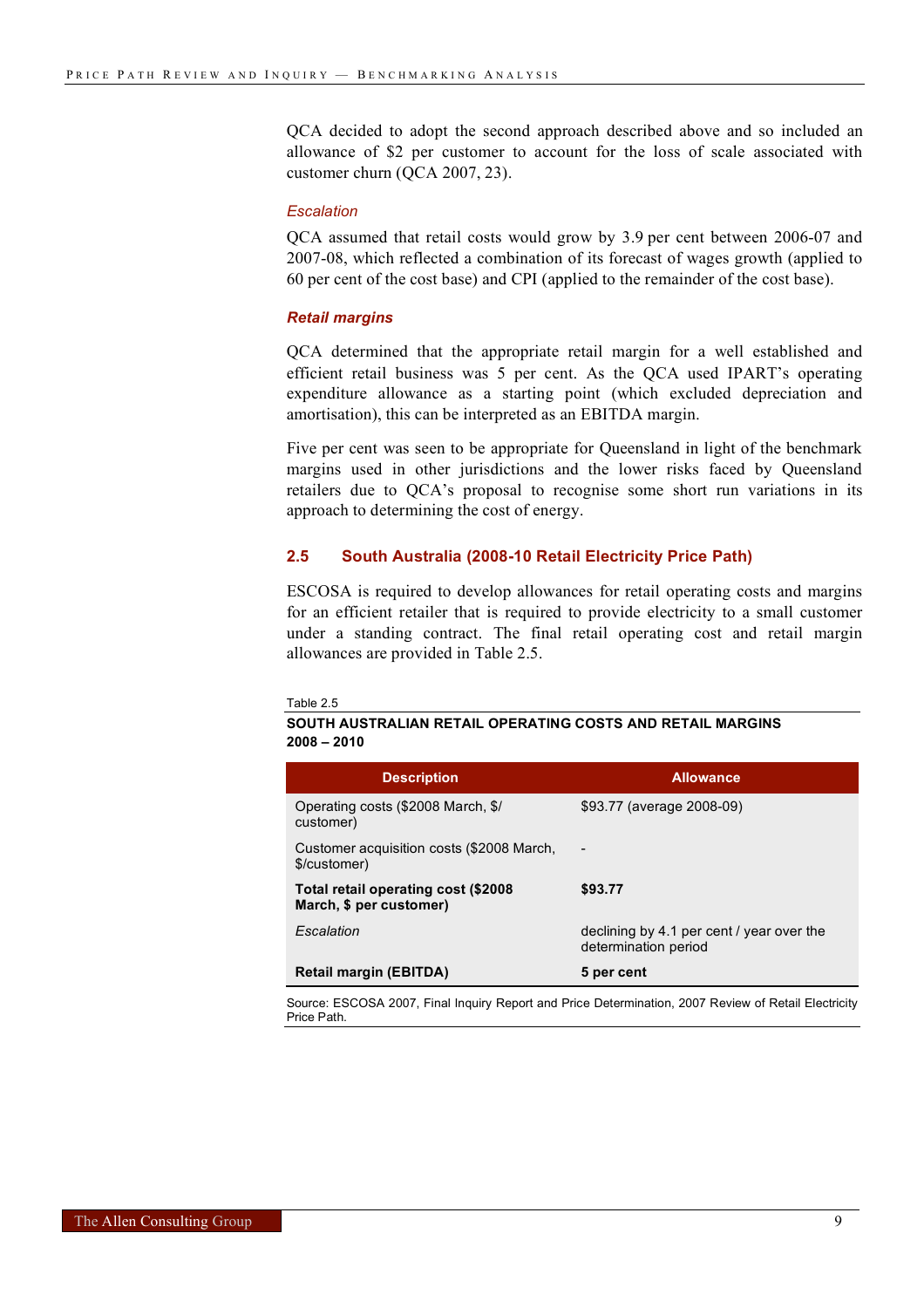#### *Retail operating costs*

#### *Base allowance*

ESCOSA set a retail operating cost allowance of \$97.27 per customer at the commencement of the price path period. The starting point was arrived at by escalating the allowance set under the previous determination to Q1 of 2008, analysis of actual cost information provided by AGL SA and benchmarking against other regulatory decisions. ESCOSA set quarterly reductions in retail operating costs over the course of the determination period (see escalation). In order to ensure comparability with other decisions we have calculated the base allowance as the average of the quarterly allowances in the first year. Accordingly, the base allowance for the 2008-09 financial year is \$93.77.

#### *Escalation*

The allowance reduces by 4.1 per cent per year because AGL SA is implementing initiatives which are expected to achieve cost savings and increase productivity. ESCOSA believes that it is appropriate for AGL to share the productivity gains with its customers on a 50:50 basis.

#### *Customer acquisition costs*

No special allowance is made for customer acquisition and retention costs. However, as ESCOSA drew heavily on AGL's reported expenditure – which would have included the cost of its customer acquisition activities – some allowance for customer acquisition costs was included (ESCOSA,  $2007$ , A-58-A-59).<sup>2</sup>

#### *Retail Margin*

ESCOSA has determined that a margin of 5% of sales revenue (EBITDA) is appropriate. This decision is informed by comparable retail margins allowed by other jurisdictional regulators and analysis of a bottom-up retail margins based on data provided by AGL SA for the 2005-06 financial year.

#### **2.6 South Australia (2005-07 Retail Electricity Price Path)**

In its 2005 determination, ESCOSA examined the retail operating cost that would be incurred by a prudent retailer in delivering the range and standard of services required under a standing contract and the actual operating cost that AGL SA incurred in delivering these services.

 $\frac{1}{2}$ 

It is noted that ESCOSA's estimate of the bottom-up margin included a 'return on' and 'return of' the cost of acquiring customers. Hence, to the extent that ESCOSA relied upon its bottom-up calculation, there would have been some double-counting of the allowance for customer acquisition.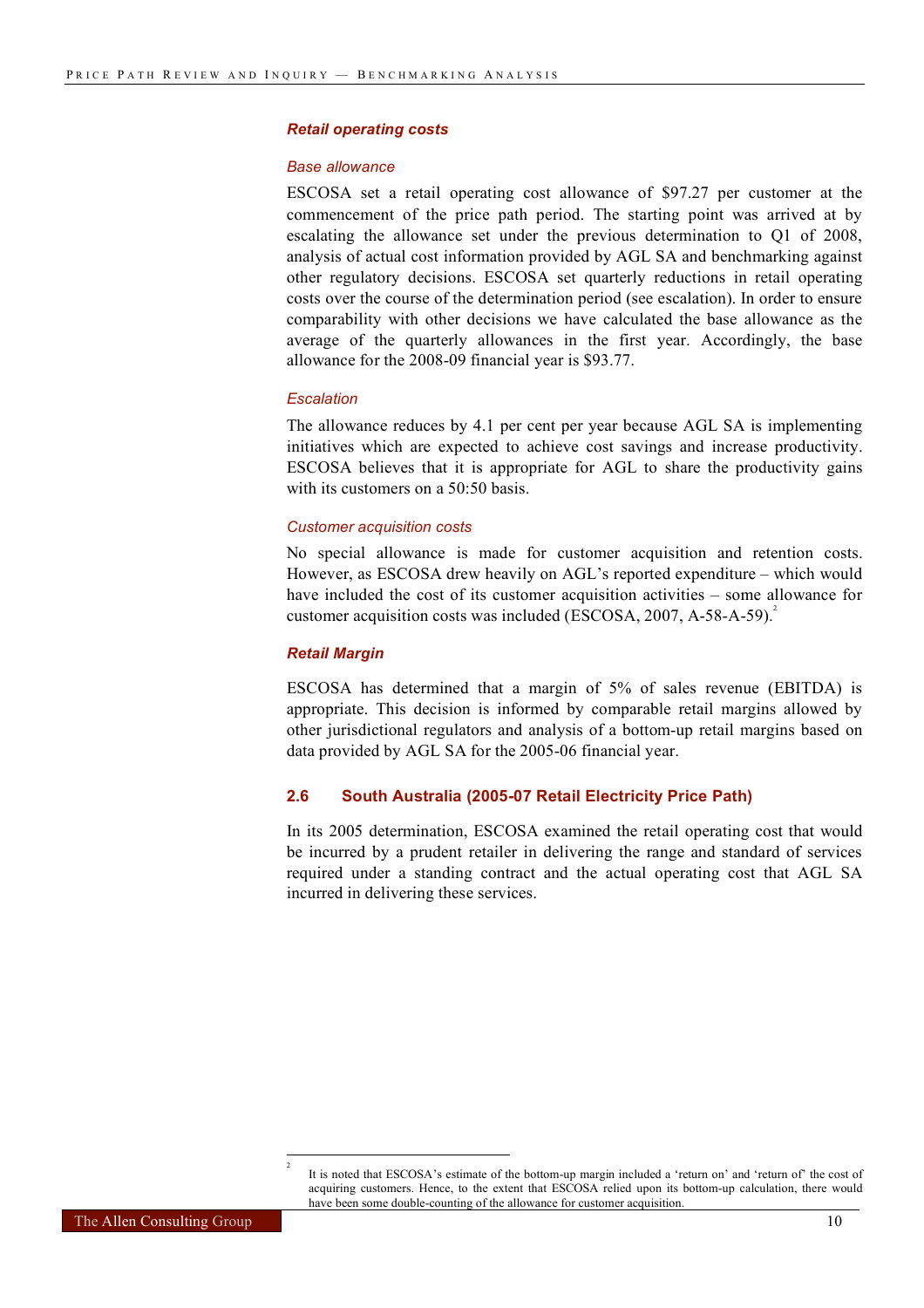#### Table 2.6

**SOUTH AUSTRALIAN RETAIL OPERATING COSTS AND RETAIL MARGINS 2005 – 2007**

| <b>Description</b>                                              | <b>Allowance</b>         |
|-----------------------------------------------------------------|--------------------------|
| Operating costs (\$ December 2004, \$/<br>customer)             | \$84                     |
| Customer acquisition costs (\$ December<br>2004, \$/ customer)  | $\overline{\phantom{a}}$ |
| Total retail operating cost (\$ December<br>2004, \$/ customer) | \$84                     |
| Escalation                                                      | CPI+2 per cent           |
| <b>Retail margin (EBITDA)</b>                                   | 5 per cent               |
|                                                                 |                          |

Source: ESCOSA 2005, Final Report: Inquiry into Retail Electricity Price Path.

#### *Retail operating cost*

#### *Base allowance*

The analysis of actual data provided cost estimates that were similar to the benchmarks that had been used in previous determinations. Accordingly, it maintained its benchmark approach. The retail operating cost allowance was set at around \$84 per customer (December 2004 dollars).

#### *Escalation*

The allowance was allowed to escalate at a rate of  $CPI + 2$  per cent over the determination period to allow for increasing average operating costs per customer remaining with AGL as a result of customer churn (ESCOSA, 2005a, 52-53).

#### *Customer acquisition costs*

ESCOSA was careful to remove customer acquisition costs when examining AGL's actual costs. When looking at the benchmarks applied by other regulators at the time, it is important to note that only Victoria and South Australia had introduced full retail contestability at that time. ESCOSA included an allowance for customer acquisition costs in its bottom-up calculation of the retail margin discussed below.

#### *Retail Margin*

ESCOSA undertook a return on investment analysis to estimate the necessary retail margin for electricity retailers. ESCOSA attempted to identify the capital in the business, the weighted average cost of capital (WACC), appropriate depreciation/ amortisation allowances. This calculation included a return on, and return of, the value of an acquired customer. That value was set with reference to the cost of purchasing customers.

This provided a retail margin of 5 per cent of sales (EBITDA) or 10 per cent of retail operating costs + WACC (ESCOSA, 2005a, 55-57).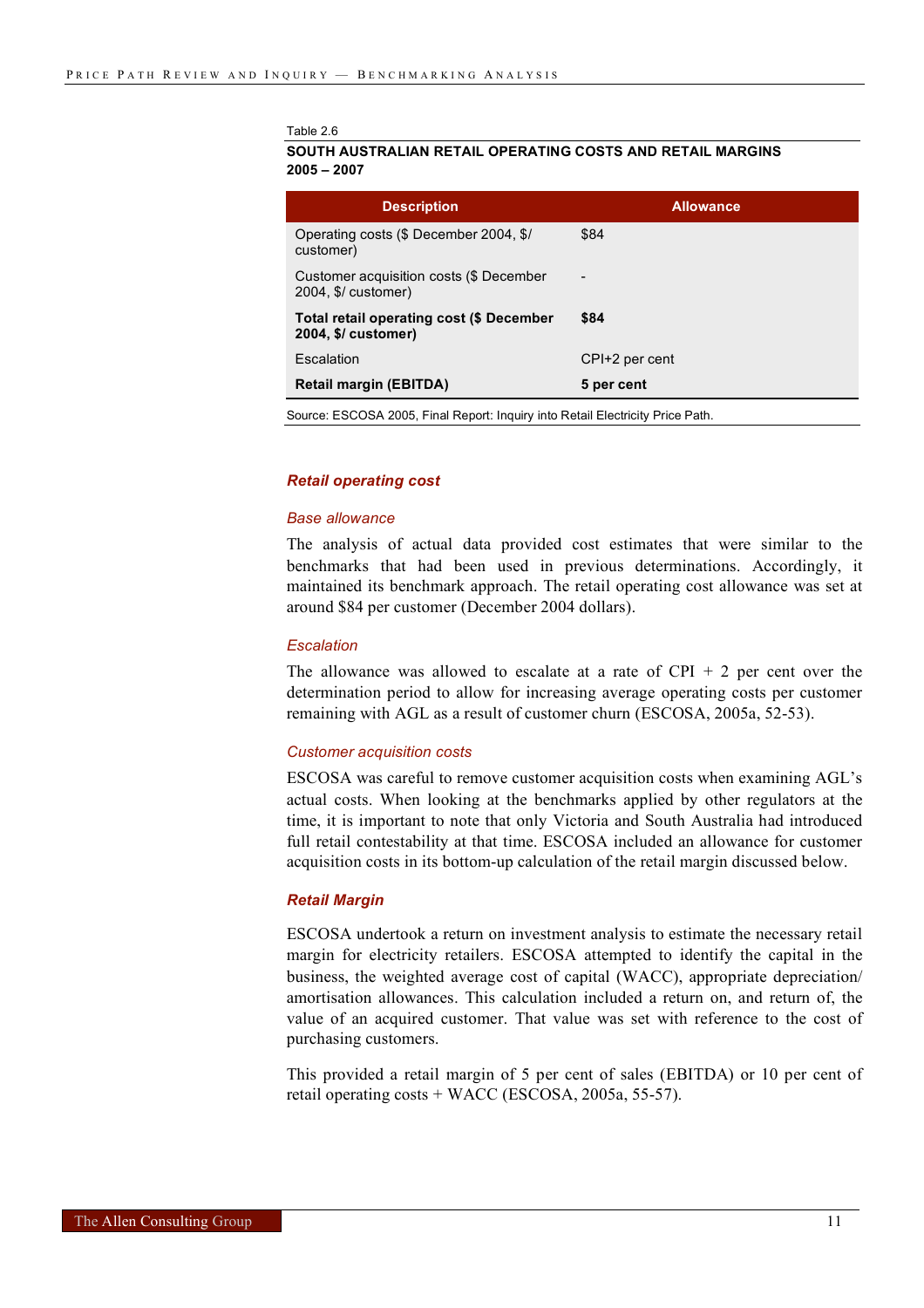#### **2.7 Victoria (Electricity and Gas Standing Offers and Deemed Contracts 2004-07) / CRA Report to the Australian Energy Market Commission 2007**

The CRA analysis for the electricity and gas standing offers and deemed contracts for 2004-2007 is not publicly available and therefore cannot be reviewed. However, CRA's 2007 study for the Australian Energy Market Commission of the impact of prices and profit margins on energy retail competition in Victoria provided an estimate of retail operating costs and margins.

Table 2.7

#### **VICTORIAN RETAIL OPERATING COSTS AND RETAIL MARGINES 2004 - 2007**

| <b>Description</b>                                      | <b>Allowance</b>         |
|---------------------------------------------------------|--------------------------|
| Operating costs (\$2006-07, \$/ customer)               | \$75                     |
| Customer acquisition costs (\$2006-07, \$/<br>customer) | \$49                     |
| Total retail operating cost (2006-07, \$/<br>customer)  | \$124                    |
| Escalation                                              | $\overline{\phantom{0}}$ |
| <b>Retail margin (EBITDA)</b>                           | 1-13 per cent            |

Source: CRA 2007, Impact of prices and profit margins on energy retail competition in Victoria, report to the Australian Energy Market Commission, 8 November 2007. Note: the margin is the actual margin, not CRA's view of the appropriate margin.

#### *Retail operating costs*

#### *Base allowance*

CRA derived estimates of retail operating costs in Victoria by benchmarking against other jurisdictions and considering which of the estimates was likely to be most applicable in the Victorian context. It concluded that IPART's 2007 determination of \$75 per customer per year (excluding customer acquisition costs) was applicable to Victoria because:

- the retailer considered by IPART is one that has achieved scale (around 900 000 customers) in a jurisdiction outside NSW. That Jurisdiction is likely to be Victoria, thus the characteristics of the retailer considered by IPART are likely to be similar to those of the Victorian market; and
- the MMNE retailer considered by IPART is not one that is affiliated with a distribution business, which matches the Victorian retailers' position.

#### *Escalation*

CRA was not explicit about the rate of escalation it adopted for retail operating costs, although its views are reflected in the QCA decisions summarised above.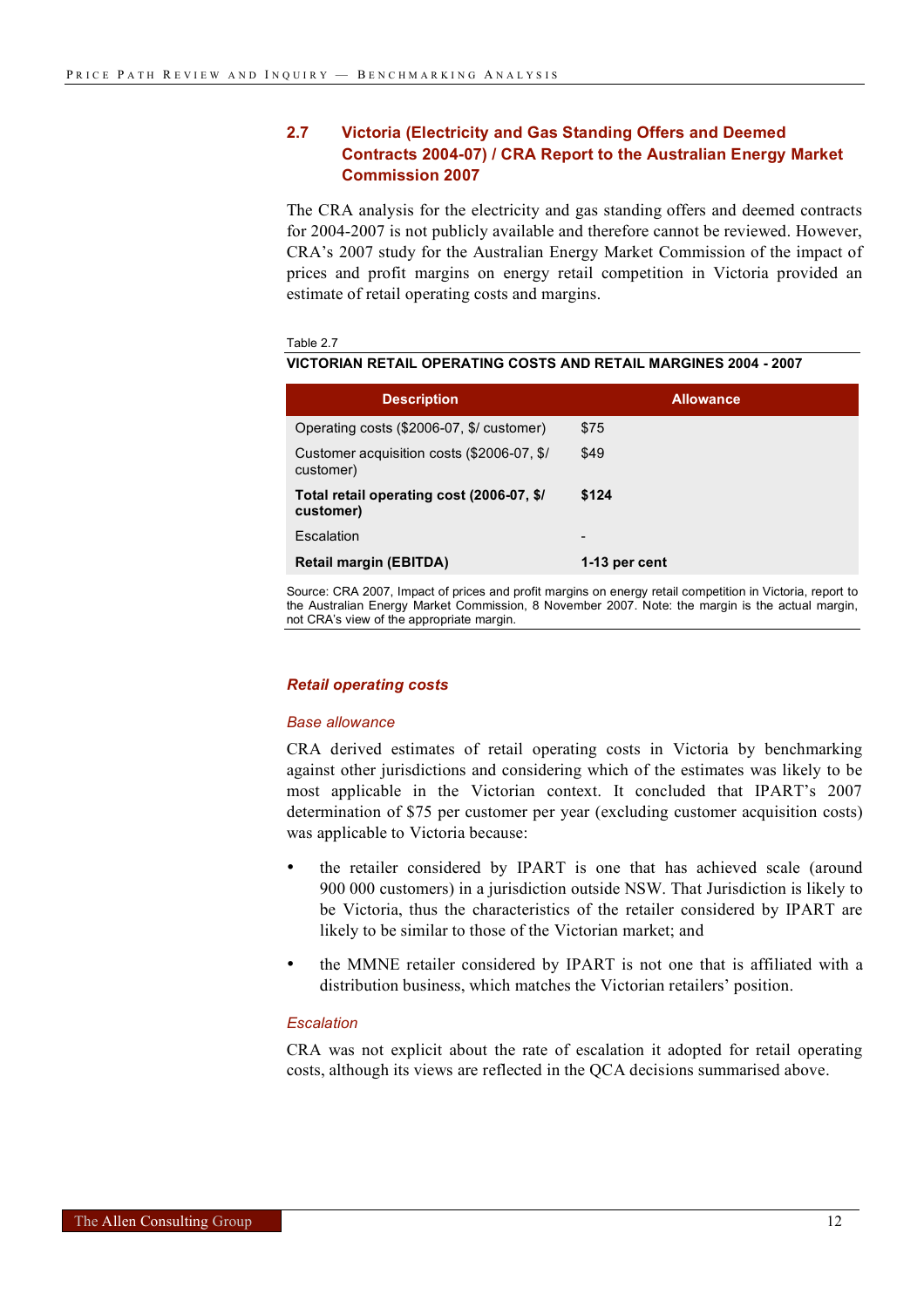#### *Customer acquisition costs*

Customer acquisition costs were assessed by applying (approximately) the methodology developed by IPART.<sup>3</sup> Customer acquisition cost estimates provided by retailers were amortised on a straight-line basis across the expected life for residential and small business customers based on NEMCO's churn statistics of 3 and 4 years respectively. This gave a weighted average of \$49 per customer per year.

#### *Retail margin*

CRA calculated the actual net margins for Victorian electricity retailers at between 1 and 13 per cent in the 2004-07 period. It did not offer any advice on what an appropriate margin should be.

#### **2.8 Victoria (Electricity and Gas Standing Offers and Deemed Contracts 2003)**

There is no public information about the retail margin set by the Victorian Government for either its 2003, 2004 or 2007 regulated tariff determinations. CRA provided a report to the Victorian Government as an input to the 2003 and 2004 decisions, but the decisions themselves remain confidential (ESCOSA, 2007, A-64).

#### Table 2.8

**VICTORIAN RETAIL OPERATING COSTS AND RETAIL MARGINS 2003**

| <b>Description</b>                                     | <b>Allowance</b>          |
|--------------------------------------------------------|---------------------------|
| Operating costs (\$2003, \$/ customer)                 | \$67 (\$90 actually used) |
| Customer acquisition costs (\$2003, \$/<br>customer)   |                           |
| Total retail operating cost (2006-07, \$/<br>customer) | \$67 (\$90 actually used) |
| Escalation                                             | CPI                       |
| <b>Retail margin (EBITDA)</b>                          | 5-8 per cent              |

Source: CRA 2002, Electricity and Gas Standing Offers and Deemed Contracts (2003), Report to the Victorian Department of Natural Resources and Environment, December 2002.

#### *Retail operating costs*

#### *Base allowance*

l 3

CRA in its 2002 report to the Victorian Department of Natural Resources and Environment, *Electricity and Gas Standing Offers and Deemed Contracts (2003)* applied a figure of \$90 per customer. The rationale for using this figure is somewhat complex.

It is noted that IPART set a constant (real) annual allowance for customer acquisition costs, whereas CRA assumed straight line depreciation.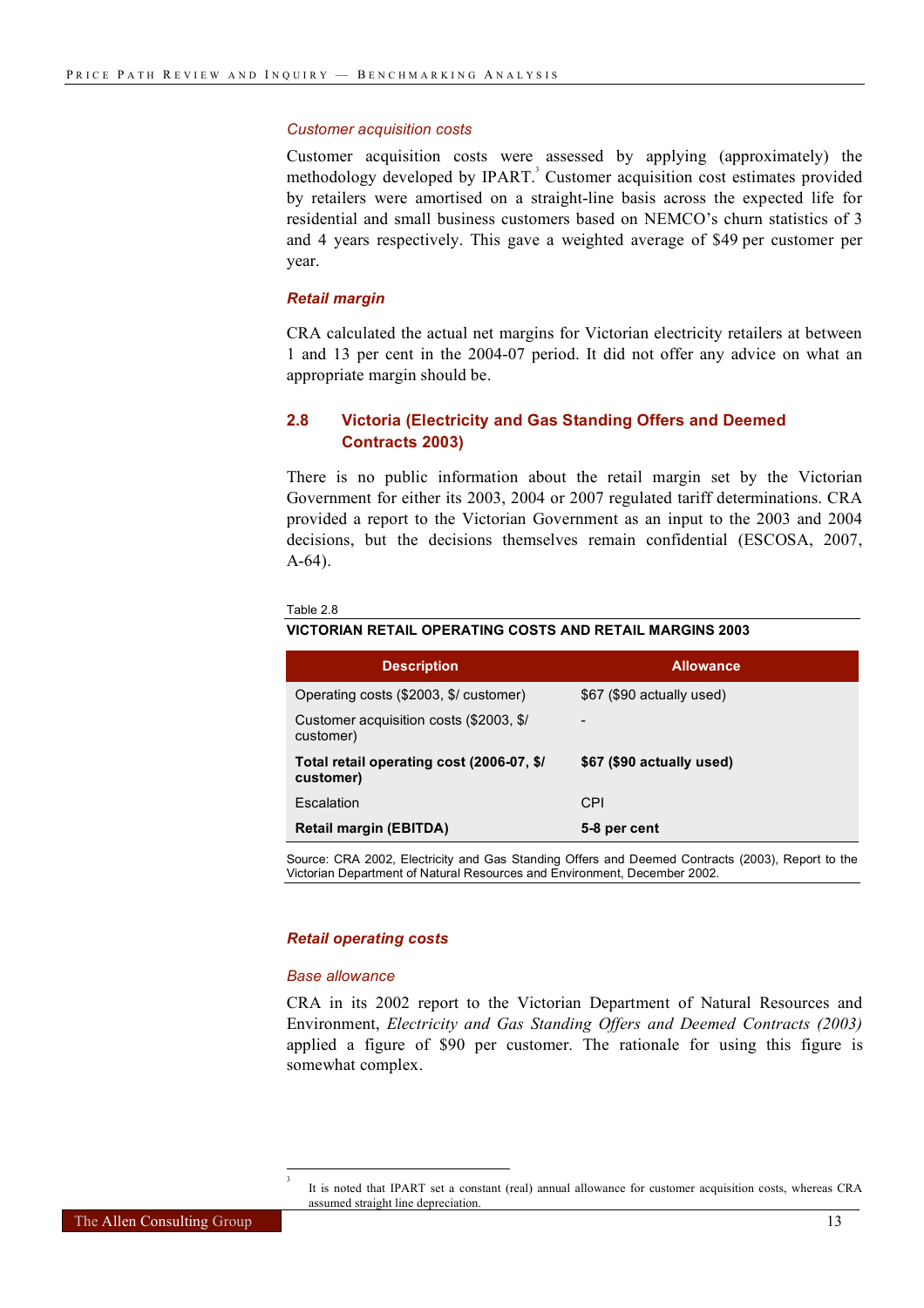The ORG's mean benchmark for operating costs for 2002 of \$65 per customer (the mid-point of \$50 and \$80 gives a basis on which to estimate retail operating costs for 2003. This benchmark includes an allowance for the reasonable costs that are likely to be incurred by retailers as a result of FRC. For 2003, a figure of \$67 per customer could then be used – a rise of 3.1% o allow for inflation.

However, the ORG's investigation of retail pricing in December 2001 reported that several retailers were claiming that their operating costs were significantly higher than the benchmark, and no satisfactory explanation for this discrepancy was apparent. In the absence of a more robust benchmarking calculation, there may be too much risk to adopt the figure of \$67 that does not have industry support. Therefore, this analysis is using a figure of \$90 per customer; on the basis that this is a much closer approximation to the retailers' views of what their retailer operating costs are and that should be recovered from standing offer customers. This figure is being used in the absence of any recent research concerning retail operating costs in Victoria, an readers of this report should not take this to constitute a new benchmark figure (CRA 2003, 25).

#### *Escalation*

The base allowance represented a CPI based increase on the previous year.

#### *Customer acquisition costs*

There was no discussion of customer acquisition costs.

#### *Retail Margin*

CRA recommended allowing a retail net margin of between 5 and 8 percent in 2003 in order to promote more effective competition and allow more customers to experience the benefits of competition. This was consistent with the Victorian Essential Services Commission's view that broadening the reach of competitive activity could be achieved in future by relaxing the standing offer tariff arrangements to provide more 'headroom' for competition to determining market prices below the safety net price cap' (CRA 2002, 27).

#### **2.9 Australian Capital Territory (2007-08 Electricity Price Determination)**

The ACT Government decision on retail electricity prices is based on an estimate of the economically efficient cost base of an incumbent electricity retailer providing retail electricity supply services to a regulated customer segment. Table 2.9 provides a summary of the ICRC determination on retail operating costs and retail margins for 2007-08.

| <b>Description</b>                                      | <b>Allowance</b>         |
|---------------------------------------------------------|--------------------------|
| Operating costs (\$2007-08, \$/ customer)               | \$94.91                  |
| Customer acquisition costs (\$2007-08, \$/<br>customer) | $\overline{\phantom{0}}$ |
| <b>Total retail operating cost</b>                      | \$94.91                  |
| Escalation                                              | <b>CPI</b>               |
| <b>Retail margin</b>                                    | 4 per cent               |

Table 2.9

**ACT RETAIL OPERATING COSTS AND RETAIL MARGINS 2007-08**

Source: ICRC 2007, Final Decision and Price Direction: Retail Prices for Non-contestable Electricity Customers, June 2007.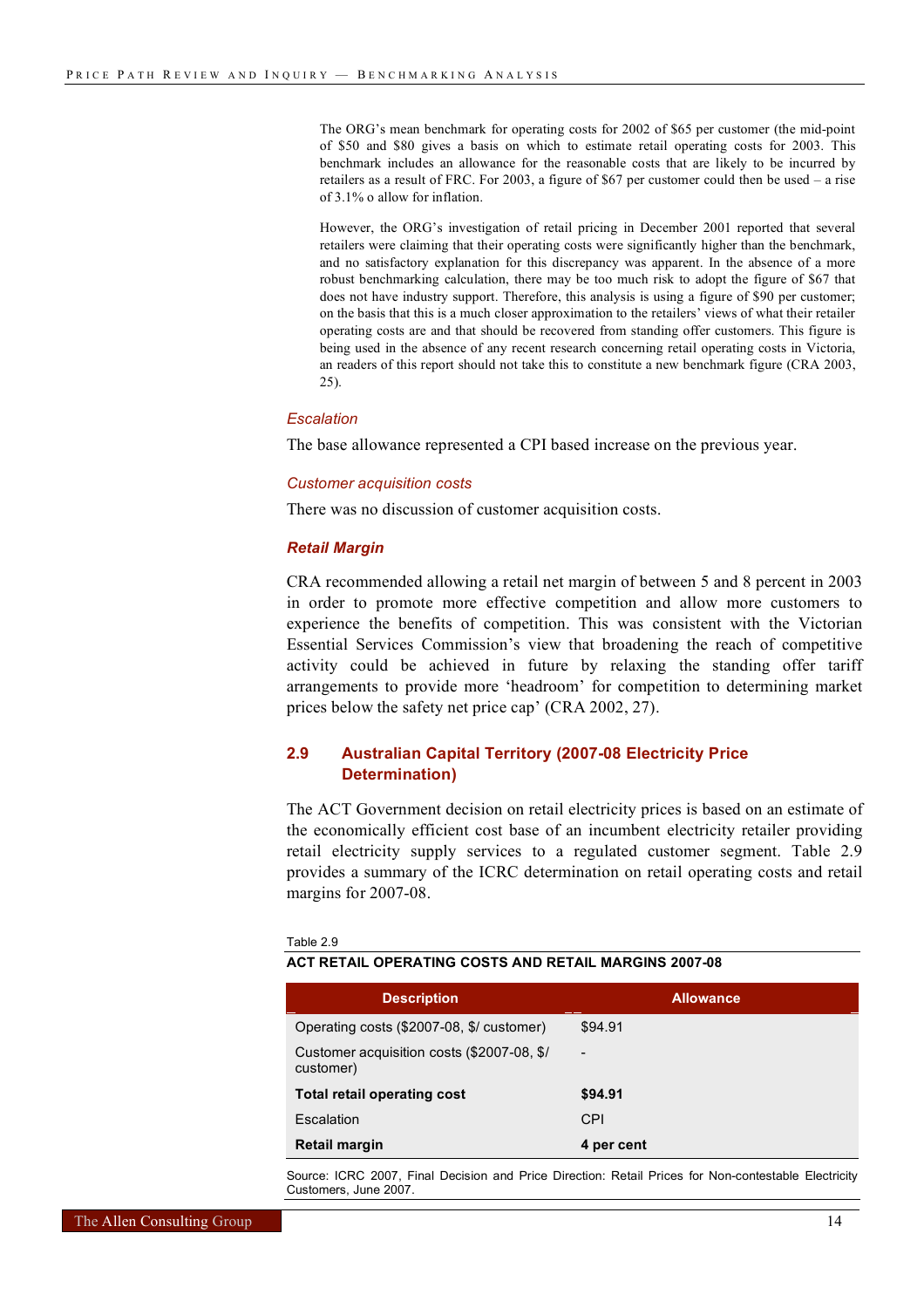#### *Retail operating cost*

#### *Base allowance*

ICRC decided on a retail operating cost allowance of \$94.91 per customer for the 2007–08 financial year. This figure was developed by through the application of a CPI inflation adjustment to the \$85.00 per customer allowance developed in 2003-04 combined with benchmarking against regulatory decisions in other states (ICRC 2007, 38).

#### *Escalation*

Costs from prior years were assumed to increase with CPI inflation.

#### *Customer acquisition costs*

ICRC decided not to allow any explicit recovery of customer acquisition and retention costs into its benchmark cost base because this would have a negative social impact in terms of the additional cost passed on to customers. It believes that this social imperative outweighs the need for further reduction of barriers to entry. ICRC also determined that such costs are likely to be low on a per customer basis anyway and could be argued to be covered by the CPI allowance for retail operating costs (ICRC 2007 39).

#### *Retail Margin*

ICRC has set the retail margin for 2007-08 at 4 per cent. This is an increase of 1 per cent on previous years. ICRC believes this figure sufficient in the context of its other decisions on electricity purchase and other costs, and when these costs are compared to those in other jurisdictions on a like-for-like basis. ICRC explained its decision as follows:

… the retail margin provides a return to the regulated retail entity, among other things to compensate it for the risks it bears in aggregating an uncertain retail load and purchasing this load in a wholesale electricity pool (albeit using hedging strategies to mitigate such risks to the greatest extent possible). The Commission believes that the wholesale electricity market is displaying a change in price volatility which reflects into the price and availability of hedging contracts that would justify a re-rating of the risks experienced by retailers and hence an increase in the retail margin allowed. The increased volatility also increases the costs to the retailer as it must secure additional working capital (which comes at a financing cost) to finance variations away from its contracted position. This is described in the Frontier Economics report prepared for IPART. Unlike the approach adopted by IPART in its draft determination, the Commission prefers to increase the retail margin rather than to add a volatility premium to the electricity purchase cost.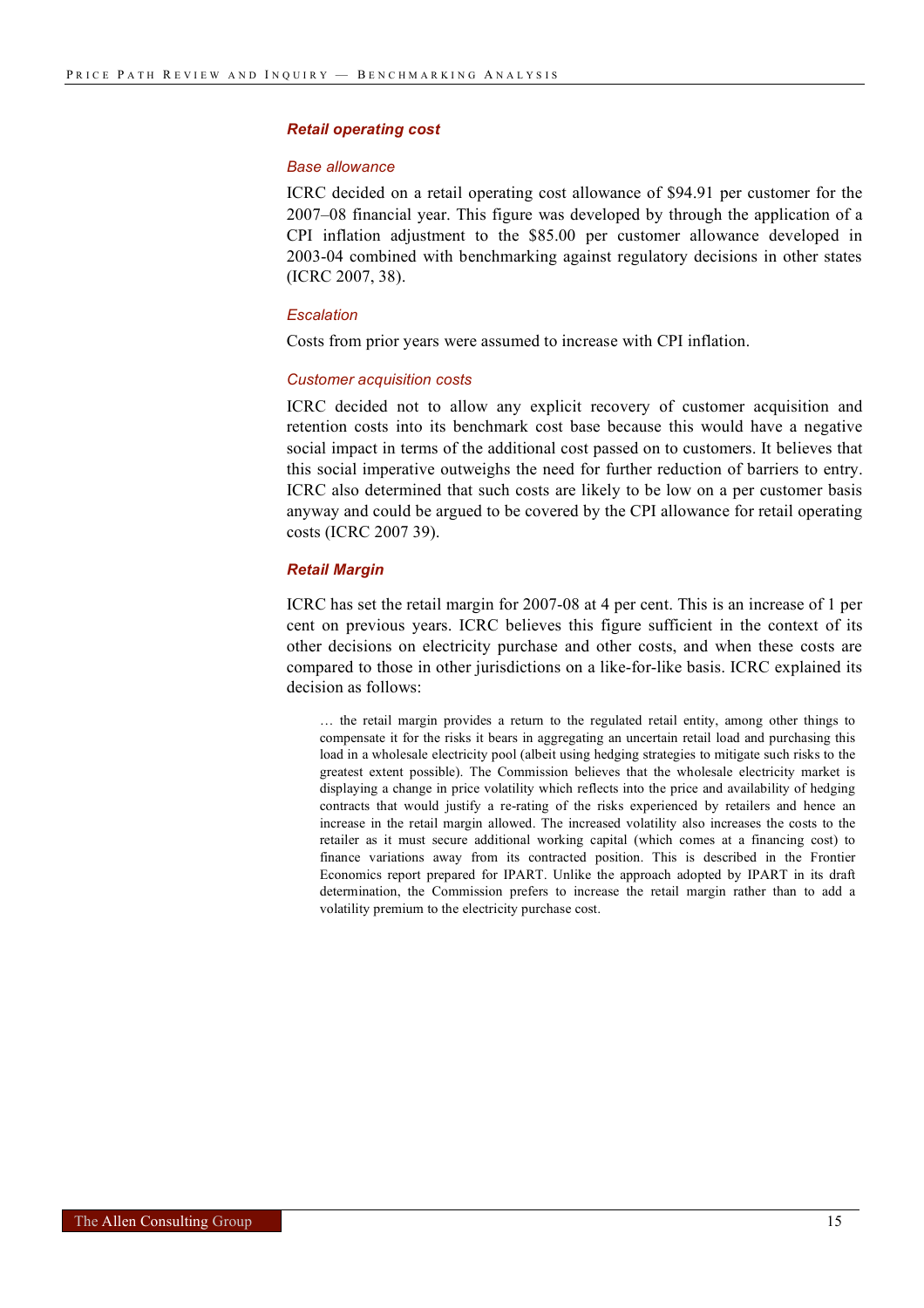#### **2.10 Australian Capital Territory (2003-06 Electricity Price Determination)**

Table 2.10

#### **ACT RETAIL OPERATING COSTS AND RETAIL MARGINS 2003-04 - 2005-06**

| <b>Description</b>                                    | <b>Allowance</b>                                                      |
|-------------------------------------------------------|-----------------------------------------------------------------------|
| Operating costs (\$2003, \$/ customer)                | \$85                                                                  |
| Customer acquisition costs (\$2003, \$/<br>customer)  |                                                                       |
| Total retail operating cost (\$2003, \$/<br>customer) | \$85                                                                  |
| Escalation                                            | Escalation at CPI is implicit in the<br>quotation of base year prices |
| Retail margin                                         | 3 per cent                                                            |

Source: ICRC 2003, Final Determination: Investigation into Retail Prices for Non-Contestable Electricity Customers in the ACT, May 2003.

#### *Retail operating cost*

#### *Base allowance*

The ICRC set a retail operating cost allowance of \$85 per customer (including full retail contestability costs) for 2003-06. This figure was derived by benchmarking against comparable decisions in NSW, Victoria and South Australia and adjusting for local conditions. The allowance was higher than that set in other jurisdictions to account for diseconomies of scale in the ACT (ICRC 2003, 21-22).<sup>4</sup>

#### *Escalation*

Future escalation at CPI is implicit in the use of a CPI-based price cap.

#### *Customer acquisition costs*

No explicit allowance was made for customer acquisition costs.

#### *Retail margin*

l 4

The retail margin in the ACT was set at 3 per cent of sales. This figure was lower than that in comparable markets due to lower risks facing standard retailers in the ACT relative to other jurisdictions (ICRC 2003, 23).

It is noted that no empirical work to substantiate its view that its retailer was below the minimum efficient scale, nor of the relationship between long term per customer cost and size, was considered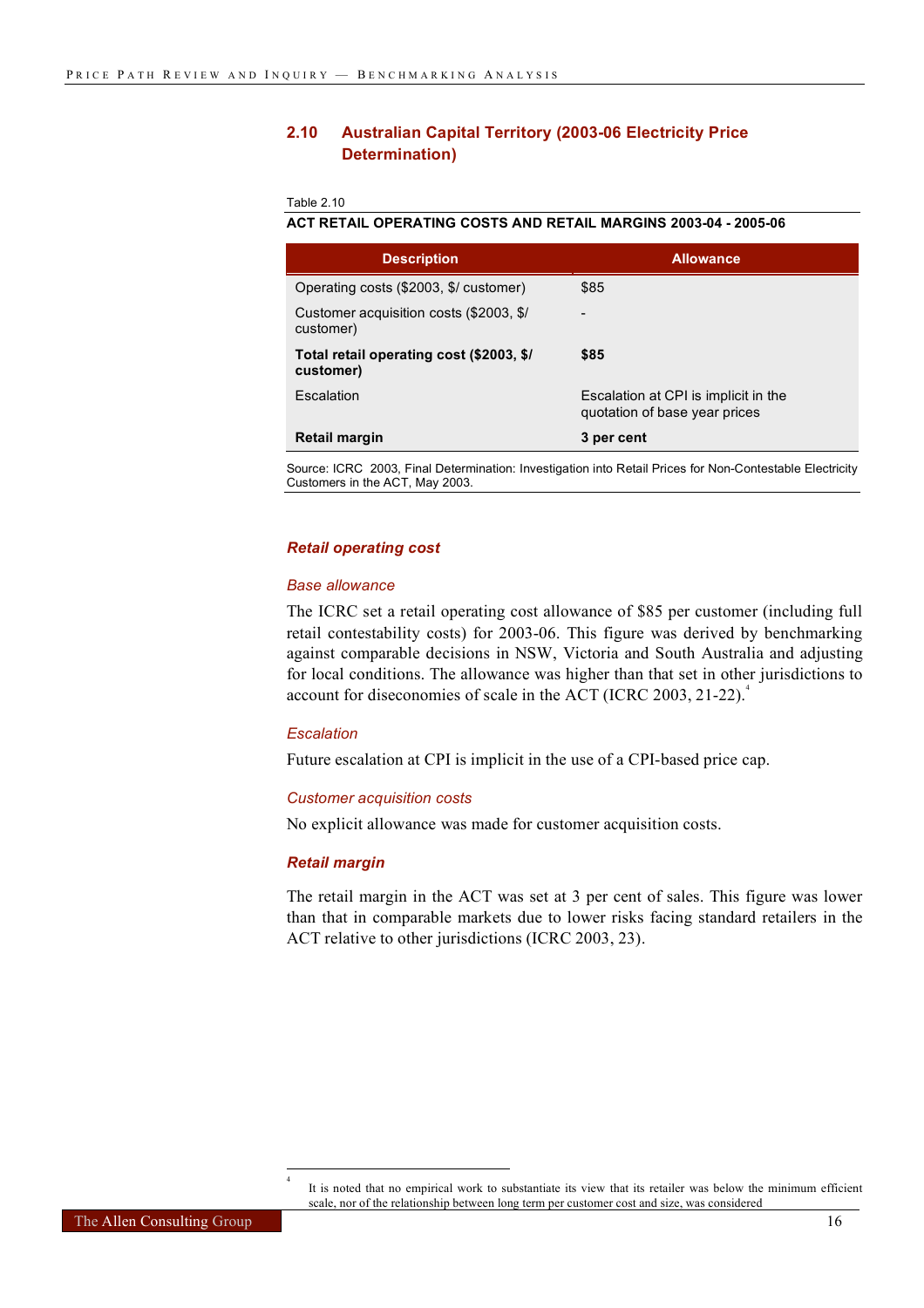#### **2.11 Tasmania (2008-10 electricity price determination)**

The Office of the Tasmanian Energy Regulator (OTTER) adopted a benchmarking approach to setting retail operating costs and retail margins. A summary is provided in Table 2.11

```
Table 2.11
```
#### **TASMANIAN RETAIL OPERATING COSTS AND RETAIL MARGINS JAN 2008 – JUNE 2012**

| <b>Description</b>                                                          | <b>Allowance</b> |
|-----------------------------------------------------------------------------|------------------|
| Operating costs (\$ June 2006, \$/<br>customer, June 2006 Dollars)          | \$85             |
| Customer acquisition costs (\$ June 2006,<br>\$/customer)                   |                  |
| Total retail operating cost (June 2006,<br>\$/ customer (excl depreciation) | \$85             |
| Escalation                                                                  | <b>CPI</b>       |
| Retail margin                                                               | 3 per cent       |

Source: Office of the Tasmanian Energy Regulator (OTTER) 2007, 2007 Electricity Pricing Investigation – Final report.

#### *Retail operating cost*

#### *Base allowance*

OTTER set a retail operating cost allowance of \$85 (June 2006 dollars) per customer per annum (excluding depreciation) for the period 2008-2010. This figure is consistent with the allowance set by the ICRC in the ACT, which most closely reflects the conditions in the Tasmanian market (OTTER 2007, 285).

#### *Escalation*

The retail operating cost was assumed to escalate at the rate of the CPI.

#### *Customer acquisition costs*

No explicit allowance was made for customer acquisition costs (although it is noted that full retail contestability has not commenced in Tasmania as yet).

#### *Retail Margin*

The Tasmanian retail margin net EBITDA has been set at 3 per cent of sales. This figure was developed using a combination of a simple return on investment analysis and benchmarking against other states. It is lower than the net retail margins on total costs recently set in other jurisdictions, which have been between 4 and 5 per cent. OTTER argued that the context in which those margins were set is different to that in Tasmania. Regulators in other jurisdictions set margins for the purpose of developing standing offer prices for small customers in the context of full retail contestability and in the absence of a regulated energy price for small customers. Aurora is not exposed to the same risks as other retailers operating in a fully contestable market, nor is it exposed to the energy price risk faced by retailers in other jurisdictions. Consequently, OTTER decided that 3 per cent was an adequate margin (OTTER 2007, 295).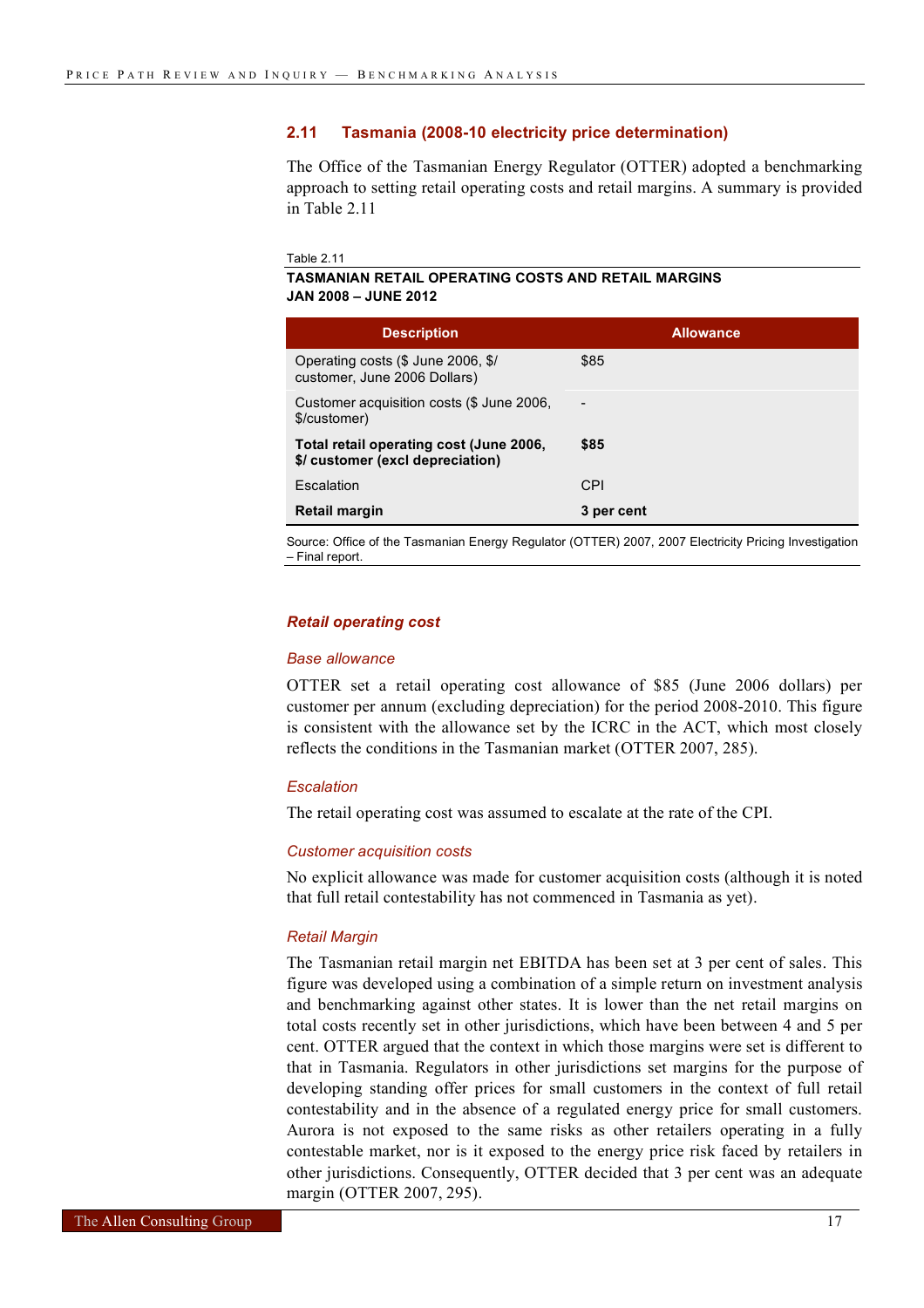#### **2.12 Tasmania (2004-07 electricity price determination)**

Table 2.12

#### **TASMANIAN RETAIL OPERATING COSTS AND RETAIL MARGINS 2004 – 2007**

| <b>Description</b>                                                            | <b>Allowance</b>         |
|-------------------------------------------------------------------------------|--------------------------|
| Operating costs (\$ May 2003, \$/ customer)                                   | \$76.67                  |
| Customer acquisition costs (\$ May 2003,<br>\$/customer)                      | $\overline{\phantom{0}}$ |
| Total retail operating cost (\$ May 2003,<br>\$/ customer (excl depreciation) | \$76.67                  |
| Escalation                                                                    | <b>CPI</b>               |
| Retail margin                                                                 | 3 per cent               |

Source: Office of the Tasmanian Energy Regulator (OTTER) 2003, Investigation of Prices for Electricity Distribution Services and Retail Tariffs on Mainland Tasmania: Final Report and Proposed Maximum Prices, September 2003.

#### *Retail operating costs*

#### *Base allowance*

In its determination for the period 2004-2007, OTTER set an allowance for retail operating costs of \$76.67 (May 2003 dollars) per customer per annum (excluding costs for full retail contestability). This was equal to the benchmark set by the ICRC in its 2003 determination (OTTER 2007, 276-277).

#### *Escalation*

Escalation occurred in line with the CPI.

#### *Customer acquisition costs*

No allowance was made for customer acquisition costs (although it is noted that full retail contestability has not commenced in Tasmania as yet).

#### *Retail margin*

The net retail margin was set at 3 per cent for 2004-2007 based on benchmarking against other jurisdictions, particularly the ACT and South Australia. The rate was set at a level below that used in the larger states because the incumbent retailer was not subject to significant contestability or energy price risks (OTTER 2007, 286-287).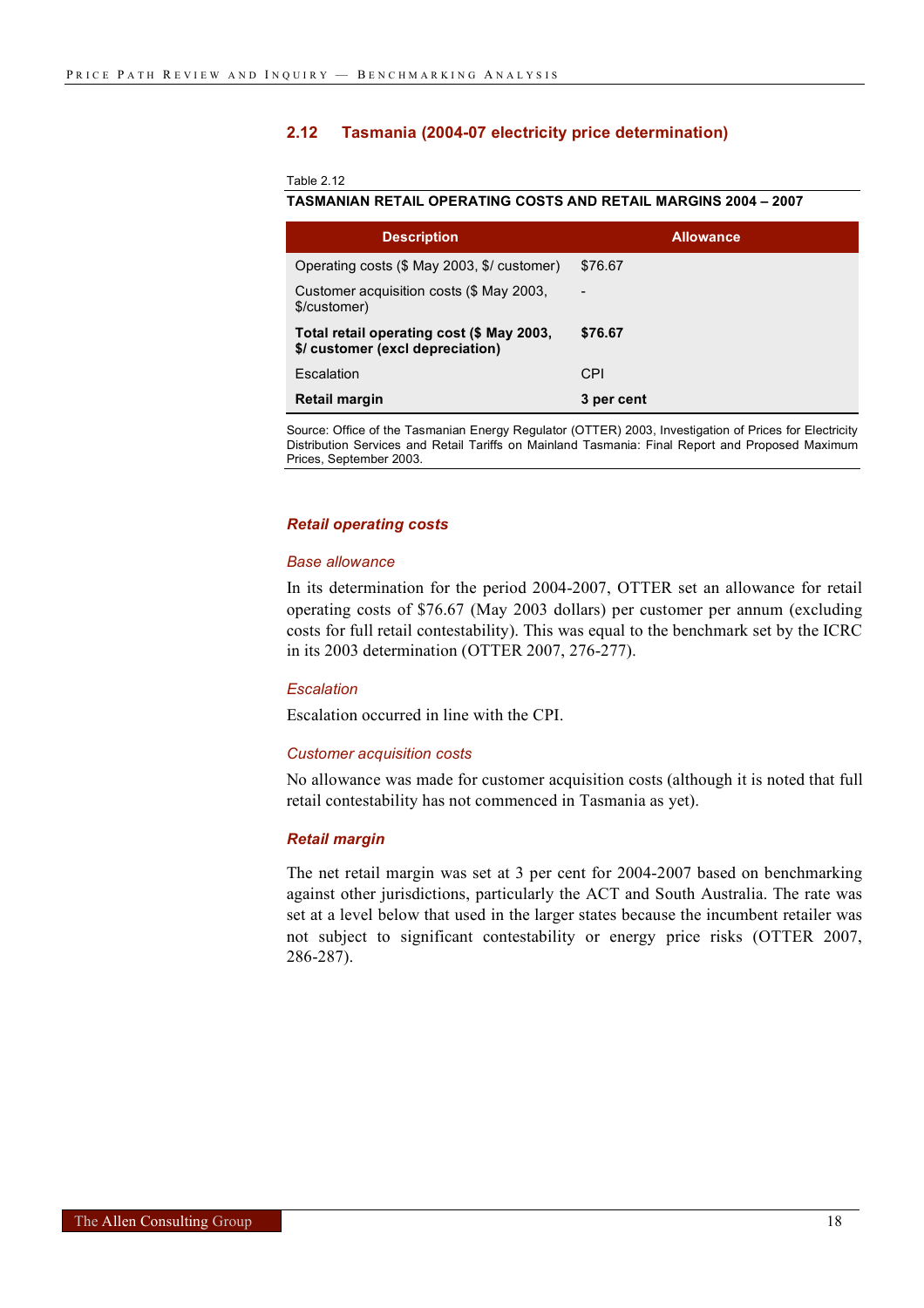#### *Chapter 3*

### Gas retail operating costs and margins

There is limited information available about the establishment of retail operating cost and retail margin allowances in Australian gas markets. Moreover, there appears to be less consistency between jurisdictions than there is in electricity markets. For example, while South Australia regulates on a similar basis to electricity, NSW has voluntary agreements with retailer, while the ACT and Queensland appear not to regulate retail prices at all.

#### **3.1 South Australia (2005-06 – 2007-08 gas price determination)**

As for electricity, ESCOSA sets gas retail costs and margins on the basis of a prudent retailer servicing standard contract customers in South Australia.

Table 3.1

#### **SOUTH AUSTRALIAN GAS RETAIL OPERATING COSTS AND RETAIL MARGINS 2005 - 2008**

| <b>Description</b>                                                     | <b>Allowance</b>                                |
|------------------------------------------------------------------------|-------------------------------------------------|
| Operating costs (\$ December 2005, \$/<br>customer)                    | \$79.70                                         |
| Customer acquisition costs (\$ December<br>2005, \$/ customer)         |                                                 |
| <b>Total retail operating cost (\$ December</b><br>2005, \$/ customer) | \$79.70                                         |
| Escalation                                                             | CPI+2%. FRC component only escalated<br>at CPI. |
| Retail margin                                                          | 10 per cent of controllable costs               |
|                                                                        |                                                 |

Source: Essential Services Commission of South Australia (ESCOSA) 2005b, Gas Standing Contract Price Path: Final Inquiry Report and Final Price Determination.

#### *Retail operating costs*

#### *Base allowance*

In its 2005 review of gas ESCOSA determined that an appropriate retail cost allowance for 2005-06 of \$79.70 per customer per year (including \$8.30 for operational expenditure on retail contestability). This figure was derived through a benchmarking approach which considered recent regulatory decisions for gas and electricity. Greater emphasis was placed on gas retail operating cost benchmarks rather than electricity because of concerns that electricity cost were likely to be higher as a result of higher trading costs, greater incidence and size of bad debts and greater tendency for customers to use call centres. A lower weight was placed on benchmarks derived from stapled retail/ distribution businesses (ESCOSA 2005b, A-77).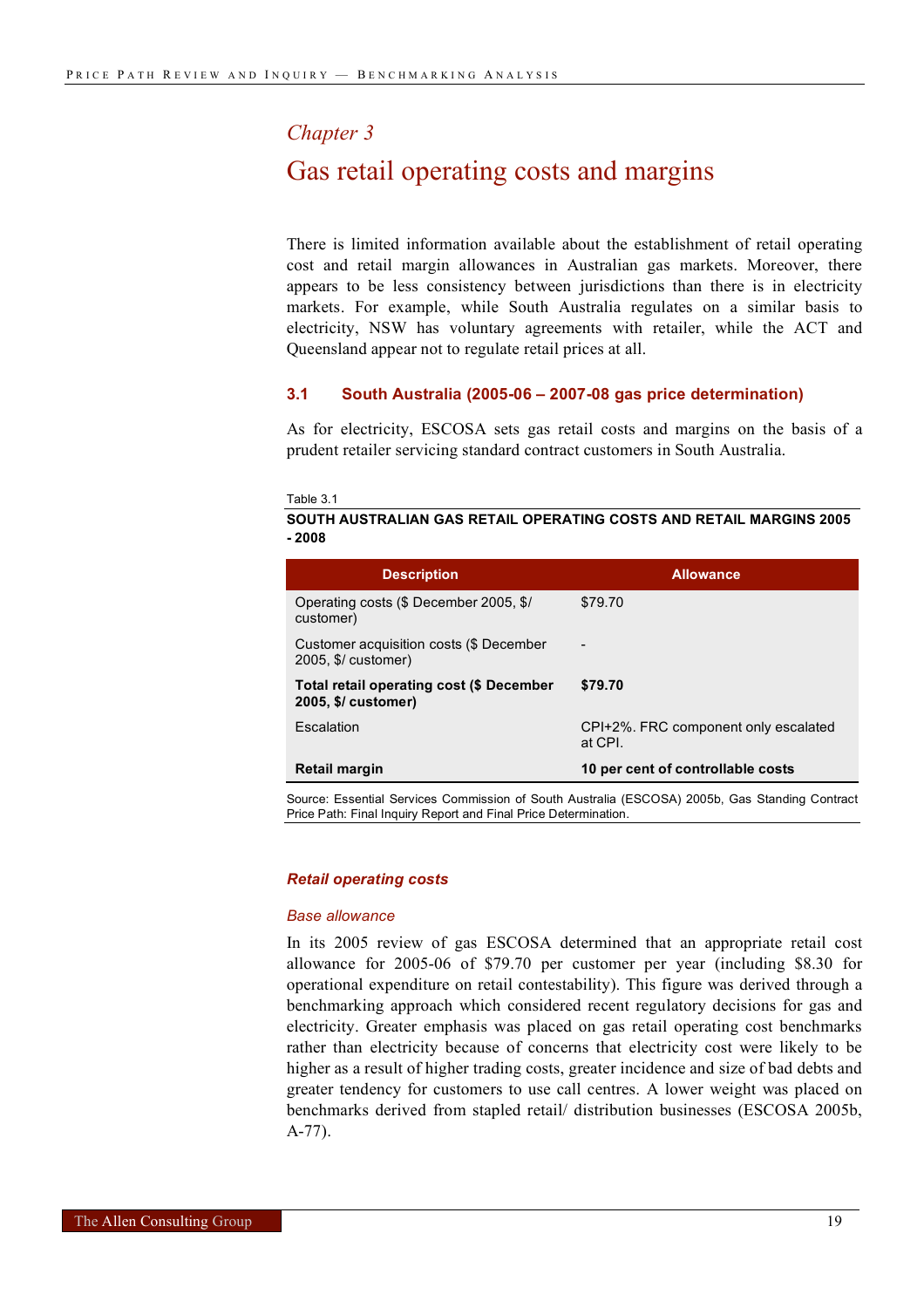#### *Escalation*

Costs were escalated at a rate of  $CPI + 2$  per cent over the determination period to for the ROC account for customer churn away from the primary retailer (ESCOSA, 2005b, A-72, A-80). The operational expenditure component of the ROC was only escalated at the rate of CPI.

#### *Customer acquisition costs*

No explicit allowance was made for customer acquisition costs.

#### Table 3.2

#### **GAS BENCHMARKS CONSIDERED**

| <b>Regulator</b>                       | <b>Determination</b><br>period | <b>Retail Operating</b><br>cost (nominal) |
|----------------------------------------|--------------------------------|-------------------------------------------|
| <b>SA Government</b>                   | 2004-05                        | \$62                                      |
| Victorian Department of Infrastructure | 2004-2007                      | $$81.28 - $86.36$                         |
| Victorian Essential Service Commission | 2003                           | \$40-\$65                                 |
| <b>IPART</b>                           | 2001-2003                      | \$35-55                                   |
| <b>ICRC</b>                            | 2001                           | \$40-\$60                                 |
| Source: ESCOSA 2005, A-76              |                                |                                           |

In order to ensure maintain consistency in full retail contestability allowances, Origin Energy's FRC costs were assessed separately using the 'actual cost approach' that was applied in setting the 2004/05 standing contract prices (ESCOSA 2005, A-66). This reflects the fact that full retail competition capital costs may vary materially across jurisdictions.

#### *Retail margin*

ESCOSA set a retail margin of 10 per cent of controllable costs (ESCOSA 2005b, A-94). This margin was set after consideration of relevant benchmarks. The benchmarks deemed to be relevant included ESCOSA's decision under the 2005-2008 electricity standing contract price determination and the 2004/05 Origin Energy gas retail margin set by the Minster for Energy (ESCOSA 2005b, A-87). Interstate benchmarks were deemed to be less relevant because of the need to account for differences in the operational risks of the companies considered, including differences in regulatory requirements, wholesale energy markets, public v private ownership and customer growth and churn rates (ESCOSA 2005b, A-89- A-90).

#### **3.2 New South Wales (2007-2010)**

In NSW, the IPART is responsible for regulating default retail prices gas customers consuming less than 1terajoule per year, or around \$15,000 worth, where they have not chosen to enter into a negotiated customer supply contract. Although it has the ability to establish gas pricing orders to regulate tariffs, fees and other charges for small retail customers, it has instead established Voluntary Transitional Pricing Arrangements (VTPAs) with each of the standard suppliers except Sun Gas. The VTPAs apply from 1 July 2007 to 30 June 2010.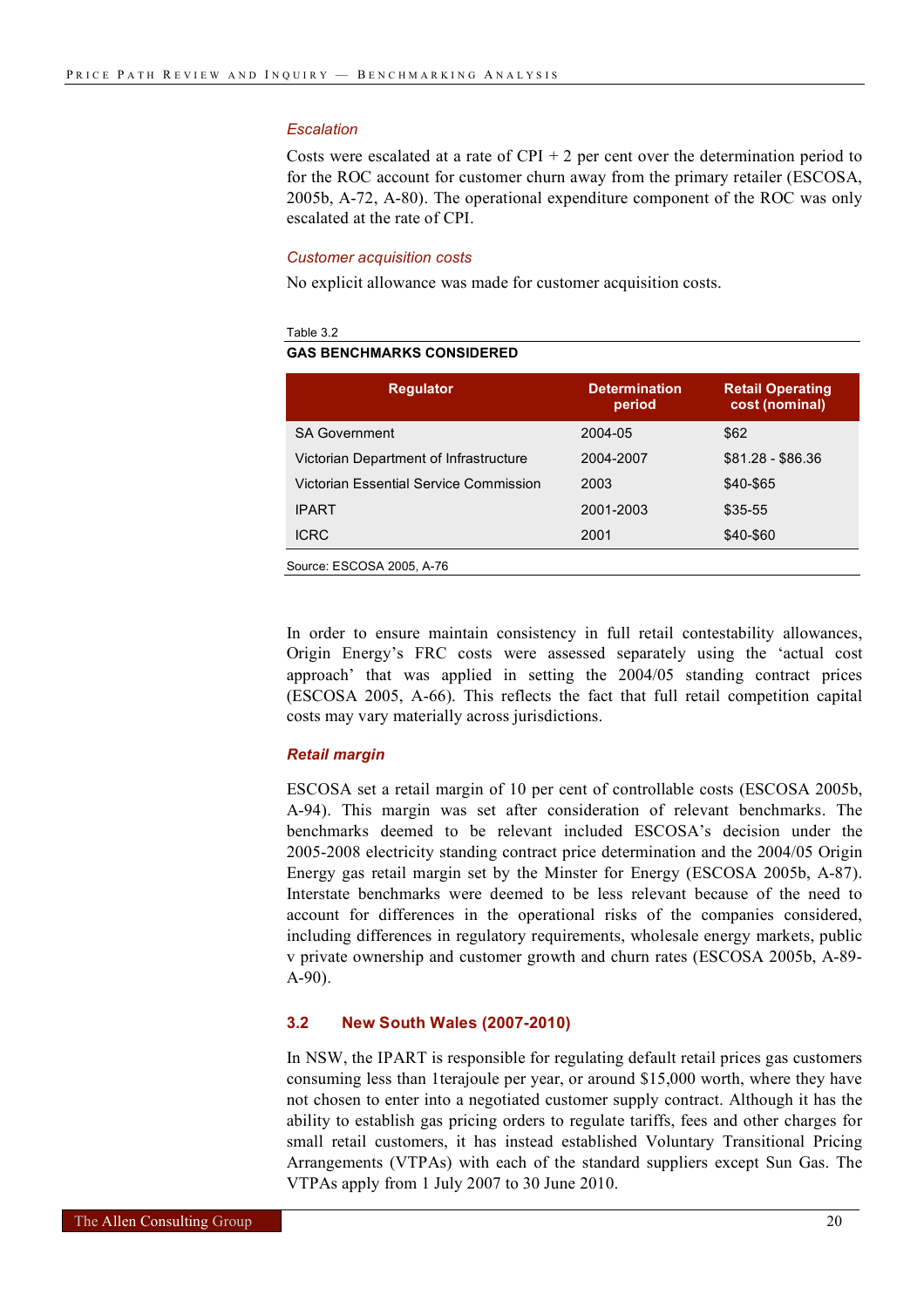The main characteristics of the VTPAs for each standard supplier are:

- price controls in the form of a weighted average price cap (WAPC). The WAPC limits the increase in average default prices, weighted by consumption (for variable charges) and by customer numbers (for fixed charges).
- limitations on the maximum change in average default prices. The limit is defined as the change in the consumer price index (CPI) for the previous calendar year. The exception is the Murray Valley district supplied by Origin Energy in which the limit on the change in average prices is CPI+2% per annum.
- the ability for suppliers to apply to IPART to increase the average default prices in excess of the maximum defined in the VTPAs under special circumstances (IPART 2007b).

The assumptions underpinning retail operating costs and margins in VTPAs are based on decision made in 2004 and 2001.

#### **3.3 New South Wales 2004-2007**

Table 3.3

#### **NSW GAS RETAIL OPERATING COSTS AND RETAIL MARGINS 2004-05 – 2006-07 (NERA REPORT)**

| <b>Description</b>                                     | <b>Allowance</b>         |  |  |  |  |
|--------------------------------------------------------|--------------------------|--|--|--|--|
| Operating costs (\$ 2004, \$/ customer)                | \$45-65                  |  |  |  |  |
| Customer acquisition costs (\$ 2004, \$/<br>customer)  | $\overline{\phantom{0}}$ |  |  |  |  |
| Total retail operating cost (\$ 2004, \$/<br>customer) | \$45-65                  |  |  |  |  |
| Escalation                                             | CPI                      |  |  |  |  |
| <b>Retail margin</b>                                   | 2-3 per cent             |  |  |  |  |

Source: National Economic Research Associates (NERA) 2004, New South Wales Energy Retail Costs: A Report for the Independent Pricing and Regulatory Tribunal, February 2004.

#### *Retail operating cost*

#### *Base allowance*

A report commissioned for IPART by National Economic Research Associates used retailers' data to develop appropriate costs and margins. It recommended the use of electricity retailers operating costs as a benchmark for gas retailers (NERA 2004, 12). On this basis, it estimated that the range of allowable retail costs for the gas industry is between \$45 and \$65 per customer (NERA 2004, 17).

#### *Escalation*

NERA used the CPI as the basis for escalating costs over the period (NERA, 2004, 6).

#### *Customer acquisition costs*

No explicit allowance was made for customer acquisition costs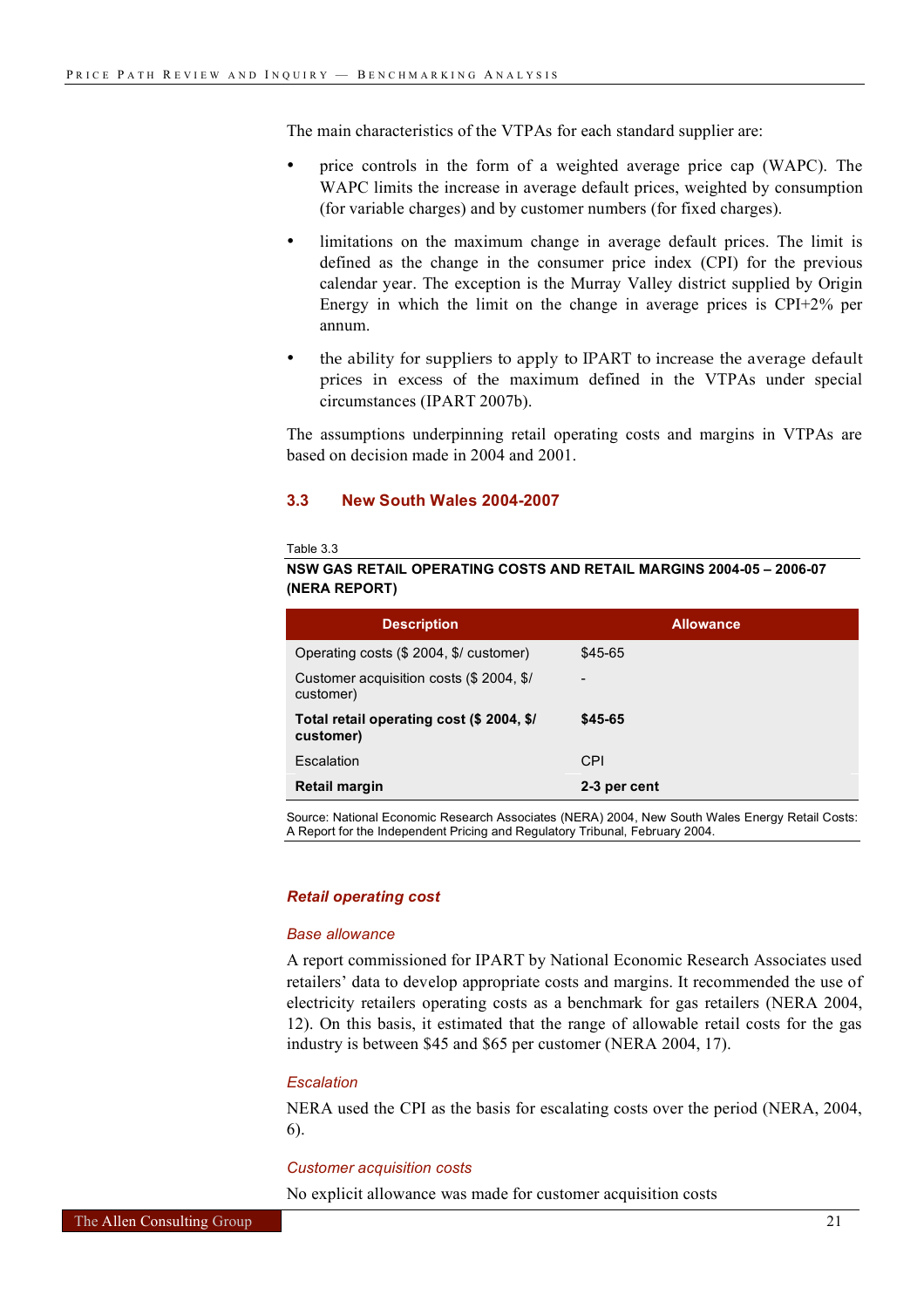#### *Retail margin*

NERA (2004, 280) recommended a retail margin of 2-3 per cent which was consistent with other jurisdictions.

#### **3.4 New South Wales 2001-2003**

The 2001 report *Review of the Delivered Price of Natural Gas to Tariff Customers Servid from the AGL Gas Network in NSW* estimated that retail operating costs and net retail profit margin (EBIT) were about 10 percent of the total cost of supply.

Table 3.4

**NSW GAS RETAIL OPERATING COSTS AND RETAIL MARGINS 2001-02 – 2003-04**

| <b>Description</b>                                        | <b>Allowance</b>             |
|-----------------------------------------------------------|------------------------------|
| Operating costs (\$ 2001-02, \$/ customer)                | \$40-60                      |
| Customer acquisition costs (\$ 2001-02, \$/<br>customer)  | $\qquad \qquad \blacksquare$ |
| Total retail operating cost (\$ 2001-02, \$/<br>customer) | \$40-60                      |
| Escalation                                                | $\overline{\phantom{0}}$     |
| Retail margin                                             | 2-3 per cent                 |

Source: IPART 2001, Review of the Delivered Price of Natural Gas to Tariff Customers Served from the AGL Gas Network in NSW: Final Report.

#### *Retail operating cost*

#### *Base allowance*

IPART examined gas retailing in Australia and the UK and noted that there was limited information available on retail operating costs. It decided that the electricity industry provided a reasonable comparator and applied an industry benchmark in the range of \$40-60 per customer (IPART 2001:30). The costs of full retail contestability were excluded from this figure. Because these costs were largely outside the control of the primary retailer and the magnitude of these costs was not clear at the time, the Tribunal decided that the recovery of retail contestability costs should fall outside the price constraints.

#### *Escalation*

It is implicit in the CPI indexation of prices that operating costs per customer were assumed to rise with the CPI.

#### *Customer acquisition costs*

No explicit allowance was made for customer acquisition costs (although full retail competition had not been introduced at the start of the period).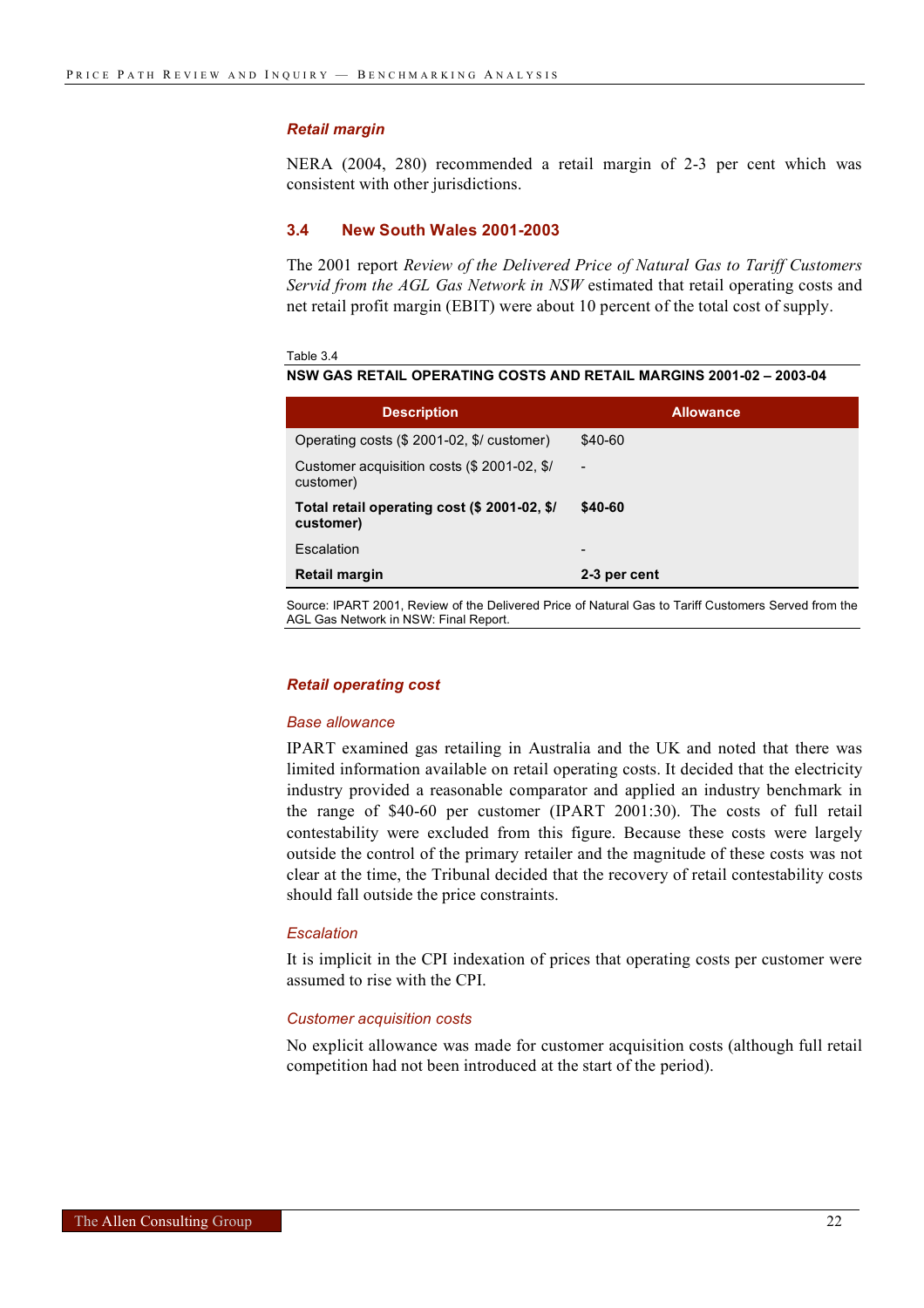#### *Retail margin*

IPART decided to permit the primary retailer to earn a net profit margin of 2-3 per cent of sales revenue. This was slightly larger than that allowed for electricity because electricity retailers earn more revenue per customer but face similar retail costs per customer.

#### **3.5 Victoria**

The Victorian government requires that all gas retailers must offer supply to residential customers at "standard" tariffs. In 2003, the Victorian Government reached an agreement with gas retailers on standard tariffs for residential and small business consumers through to the end of 2007. A similar agreement has been reached for 2008, however, standard energy tariffs are no longer available for consumers on small businesses tariffs. Customers on small business tariffs will be required to accept a market-based offer for their electricity and gas supplies in 2008 (**www.dpi.vic.gov.au**). Details of how the standard price was calculated, including retail operating costs and retail margins are not publicly available on the DPI website.

#### **3.6 CRA Report to the Australian Energy Market Commission 2007**

CRA in its report to the Australian Energy Market Commission on the impact of prices and profit margins on energy retail competition in Victoria pointed out that there is limited information available about retail operating costs in the Victorian gas market. The Victorian gas market is smaller than the electricity market which it noted suggests that operating costs would be higher on a per customer basis for gas than electricity if gas retailers operated on a standalone basis. However, the actual costs may not be different from those for electricity retailers because in practice, gas retailers operate in conjunction with electricity retailers. Other factors that may influence gas retailer operating costs relative to electricity retailers include frequency of meter reads and bill preparation, working capital requirements and increasing complexity in the gas market. However, the extent of these influences is unknown.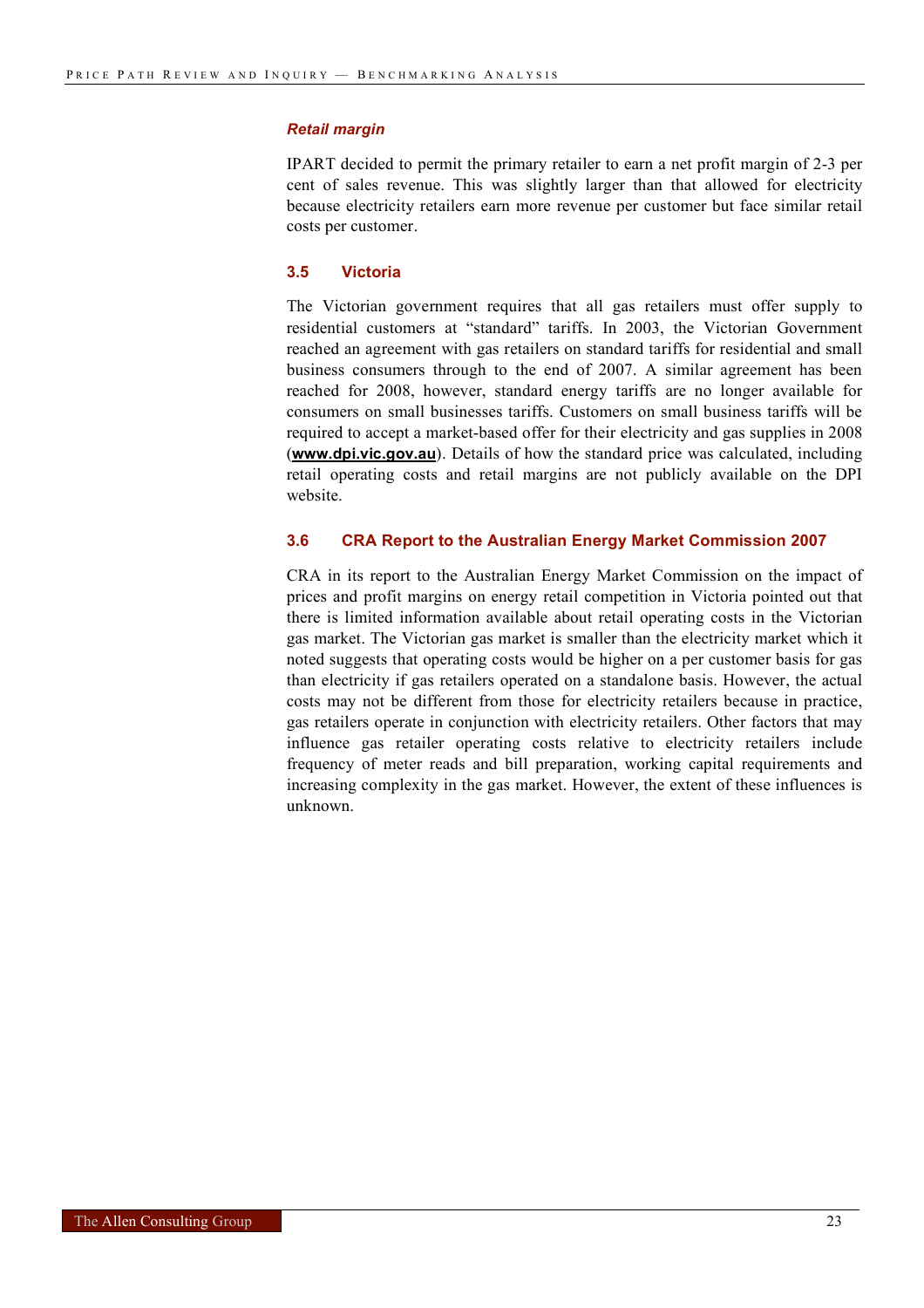#### Table 3.5

#### **VICTORIAN GAS RETAIL OPERATING COSTS AND RETAIL MARGINS 2004-2007**

| <b>Description</b>                                       | <b>Allowance</b> |
|----------------------------------------------------------|------------------|
| Operating costs (\$2006-07, \$/ customer)                | \$75             |
| Customer acquisition costs (\$2006-07, \$/<br>customer)  | \$23             |
| Total retail operating cost (\$2006-07, \$/<br>customer) | \$98             |
| Escalation                                               | -                |
| <b>Retail margin</b>                                     | $-1-2$ per cent  |

Source: Charles River and Associates (CRA) 2007, Impact of prices and profit margins on energy retail competition in Victoria, Final Report. Prepared for the Australian Energy Market Commission, 8 November 2007. Note: the margin is the estimated margin, not its view on the appropriate margin.

#### *Retail operating costs*

#### *Base allowance*

In the absence of better information, CRA adopted the same retail operating costs for gas as they did for electricity. That is, \$75 per customer excluding customer acquisition costs. This figure was derived through a benchmarking study of other jurisdictions, which found that IPART's decision was most relevant to Victoria.

#### *Escalation*

CRA was not explicit about its assumed rate of escalation over the period, although its views are those of the QCA decisions summarised above.

#### *Customer acquisition costs*

Customer acquisition costs were estimated by amortising estimates of customer acquisition costs (provided in retailers' submissions) on a straight-line basis across the expected life for residential and small business customers, which is 3 and 4 years respectively. A weighted average of \$23 per customer per year was derived (CRA 2007, 39-40).

#### *Retail margins*

CRA estimated the net retail margin for standing offers to be between 2 per cent and 5 per cent and for market contracts at between -4 per cent and -1 per cent. Market contract rates were assumed to be at a 3 per cent discount to standing offer rates. For the market as a whole, assuming 50 per cent of customers were on market contracts, the range of net margins is between -1 per cent and 2 per cent. It did not offer advice on what an appropriate margin should be.

#### **3.7 CRA report to the Victorian Government on Electricity and Gas Standing Offers and Deemed Contracts (2003)**

The Victorian Government's reasons for the standing offer price was not published, although it relied on CRA's advice, which is summarised below.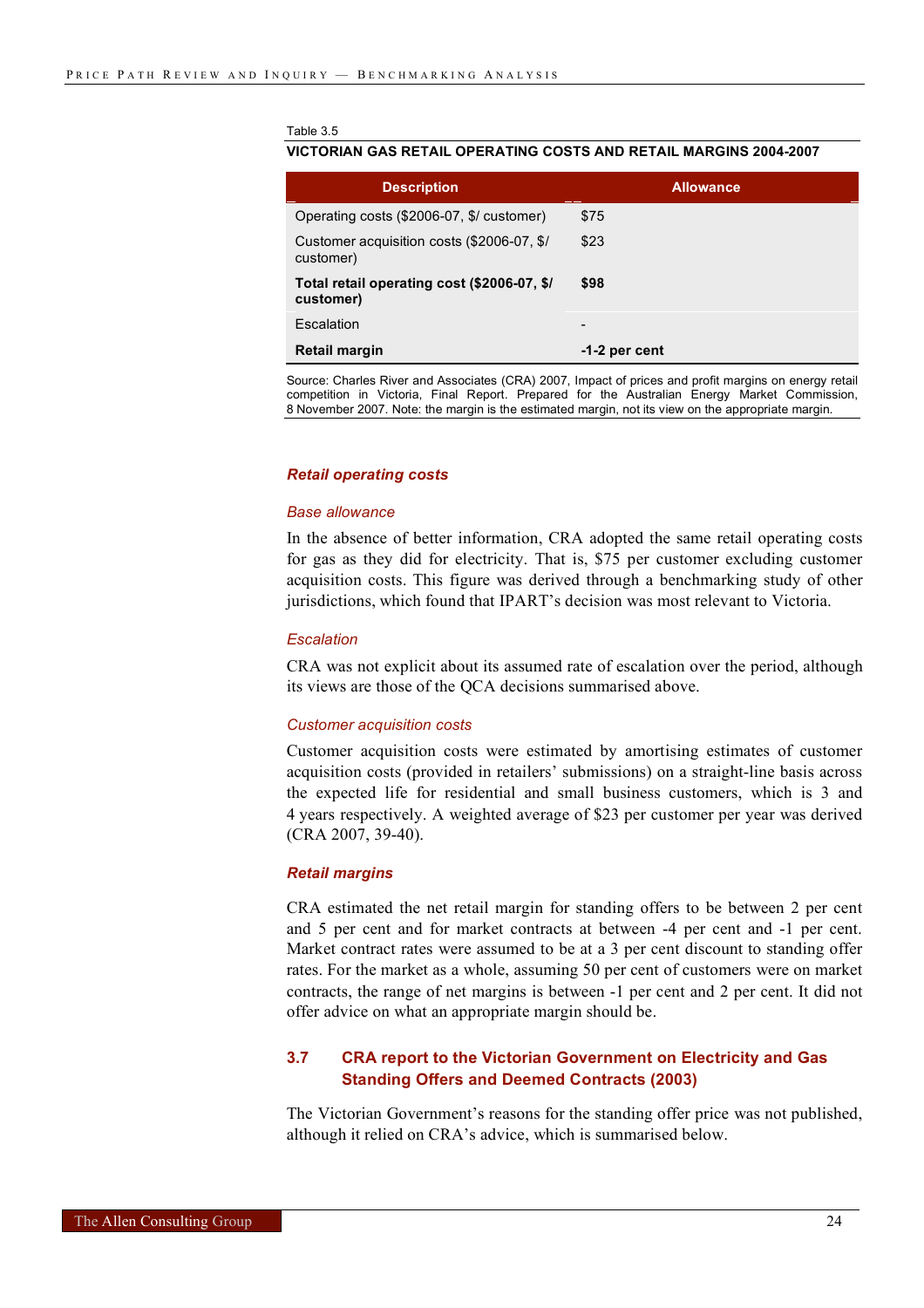#### Table 3.6

#### **VICTORIAN GAS RETAIL OPERATING COSTS AND RETAIL MARGINS 2003**

| <b>Description</b>                                     | <b>Allowance</b>         |
|--------------------------------------------------------|--------------------------|
| Operating costs (\$ 2003, \$/ customer)                | \$60                     |
| Customer acquisition costs (\$ 2003, \$/<br>customer)  | -                        |
| Total retail operating cost (\$ 2003, \$/<br>customer) | \$60                     |
| Escalation                                             | $\overline{\phantom{0}}$ |
| Retail margin                                          | 4 per cent               |

Source: Charles River and Associates (CRA) 2002, Electricity and Gas Standing Offers and Deemed Contracts (2003), Report to the Victorian Department of Natural Resources and Environment, December 2002.

#### *Retail operating costs*

#### *Base allowance*

CRA used IPART's estimate of the 1998-99 retail costs of AGL's unbundled gas retailing business (adjusted for CPI) as a benchmark for determining retail costs of gas businesses in Victoria. It estimated that the plausible range of retail costs was from \$50-60 per customer but used \$55 per customer for 2002. It adjusted this figure for 2003 to take account of reduced retailer responsibilities which gave a benchmark of \$52.50 per customer (excluding full retail contestability costs). Full retail contestability costs were estimated at \$7.50 per customer per year. However, as for electricity, CRA use a figure of \$90 in their analysis on the basis that this is a much closer approximation to the retailers' views of their operating costs.

#### *Escalation*

CRA did not allow for escalation over the period as the determination was for a single year.

#### *Customer acquisition costs*

No explicit allowance was made for customer acquisition costs

#### *Retail margins*

With respect to retail margins, CRA recommended using a net margin of up to 4 per cent because it was within the range proposed by the Office of the Regulator General regarding electricity in 2002, provided greater equality in returns between retailers and enabled competitive activity.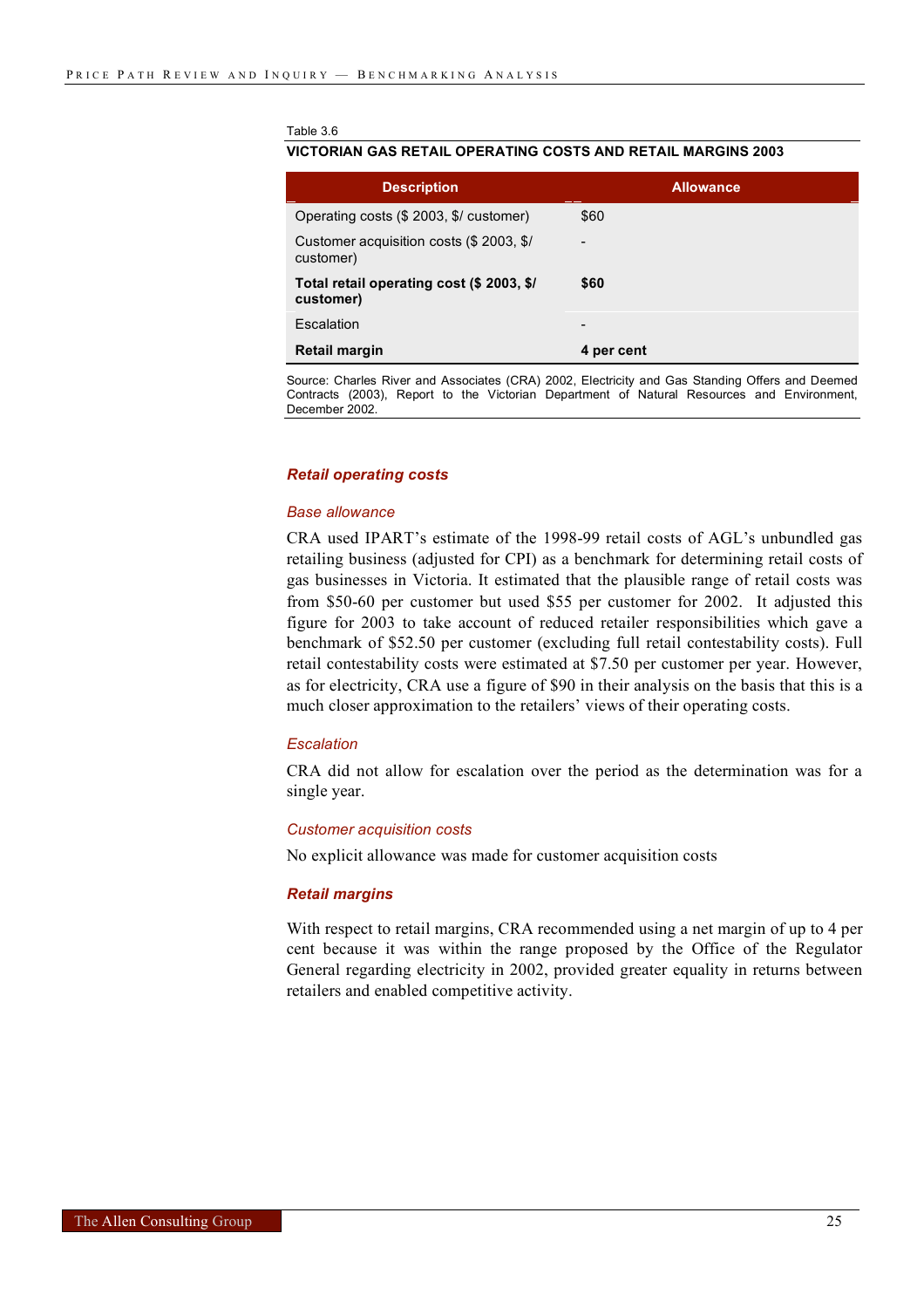#### **3.8 Other States**

#### *Western Australia*

Western Australia regulates gas prices to small business and residential customers through tariff caps. Tariff caps are set through the *Energy Co-ordination (Gas Tariffs) Regulations 2000.* No information is available about the retail operating costs and retail margins used in calculating the tariffs. Western Australia is currently reviewing retail operating costs and retail margins as part of its review of the the tariff caps *Energy Co-ordination (Gas Tariffs) Regulations 2000 (WA Office of Energy, 2007).*

#### *Queensland*

Retail pricing for gas supply in Queensland became fully contestable from 1 July 2007. However, the Queensland Competition Authority (QCA) does not provide any information on retail price regulation on its website. The only information provided is the standard retail contract terms and prices (http://www.qca.org.au/gasretail/contract\_terms).

#### *Australian Capital Territory*

The ACT regulator, the ICRC reports that retail pricing for gas supply in the ACT is fully contestable and that regulation of gas retail prices ceased from 1 January 2002 (http://www.icrc.act.gov.au/energy/gas).

#### *Tasmania*

Tasmania is currently in the process of establishing a gas distribution network and has not made a decision on pricing regulations.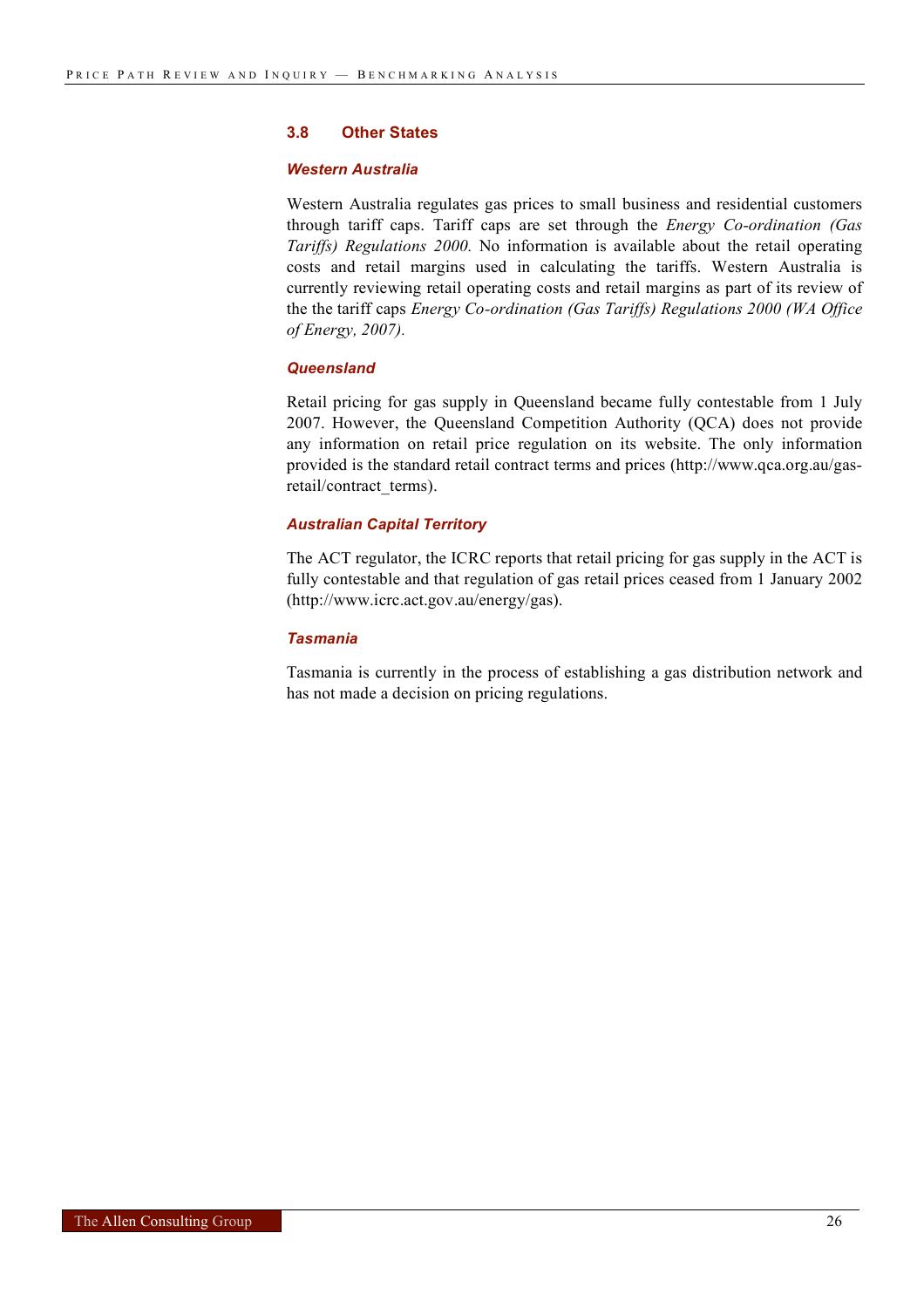# *Chapter 4* Summary of decisions

The table below summarises the discussion in the previous sections, and also sets out the relevant parts of the allowance in December 2008 dollars. In deriving the allowances in December 2008 dollars, we have endeavoured to replicate the relevant regulator's views about the change (escalation) in operating costs to the extent possible. Thus, where a regulator has assumed that operating expenses increase with the CPI, we have applied this assumption, but where the regulator has assumed another rate of increase (for example, as is the case of the QCA), we have applied that other rate of escalation.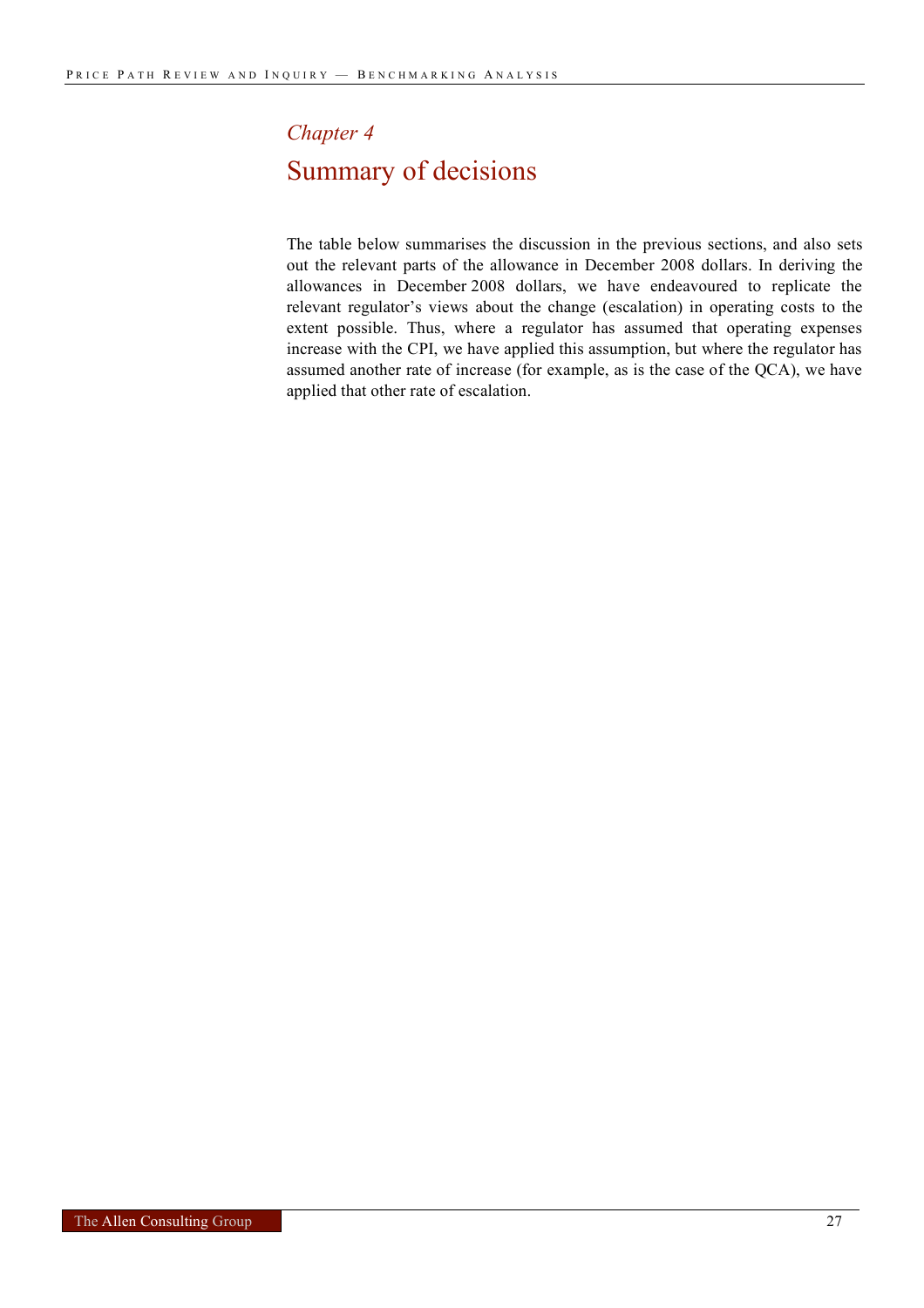#### Table 4.1

#### **SUMMARY OF CURRENT RETAIL OPERATING COST AND RETAIL MARGIN DETERMINATIONS**

| <b>Regulat</b><br>or<br>(state) | Period (base year)                  | <b>Retail operating</b><br>cost<br>(\$/customer/year) |                          |                                                            | <b>Customer</b><br>acquisition/<br>retention costs<br>(\$/customer/year) |                               | <b>Total retail operating</b><br>costs |                |                                                                                                                                                                                                                                                                                                                                                                                                                                                                                                                |  | <b>Escalation</b> |
|---------------------------------|-------------------------------------|-------------------------------------------------------|--------------------------|------------------------------------------------------------|--------------------------------------------------------------------------|-------------------------------|----------------------------------------|----------------|----------------------------------------------------------------------------------------------------------------------------------------------------------------------------------------------------------------------------------------------------------------------------------------------------------------------------------------------------------------------------------------------------------------------------------------------------------------------------------------------------------------|--|-------------------|
|                                 |                                     | <b>Base</b><br>year<br>prices                         | <b>Dec '08</b><br>prices | <b>Base</b><br>year<br>prices                              | <b>Dec '08</b><br>prices                                                 | <b>Base</b><br>year<br>prices | <b>Dec '08</b><br>prices               |                |                                                                                                                                                                                                                                                                                                                                                                                                                                                                                                                |  |                   |
|                                 | <b>Electricity Determinations</b>   |                                                       |                          |                                                            |                                                                          |                               |                                        |                |                                                                                                                                                                                                                                                                                                                                                                                                                                                                                                                |  |                   |
| <b>IPART</b><br>(NSW)           | 2007-08 to 2009-10<br>$(2006-07)$   | \$70 <sup>d</sup>                                     | \$73.80                  | \$35                                                       | \$36.90                                                                  | \$105                         | \$110.70                               | 5%<br>(EBITDA) | Price escalation in line with CPI is implicit in the quotation of<br>prices on a base year.                                                                                                                                                                                                                                                                                                                                                                                                                    |  |                   |
| <b>IPART</b><br>(NSW)           | 2004-05 to 2006-07<br>$(2004 - 05)$ | \$70                                                  | \$78.33                  |                                                            |                                                                          | \$70                          | \$78.33                                | 5%             | Price escalation in line with CPI is implicit in the quotation of<br>prices on a base year.                                                                                                                                                                                                                                                                                                                                                                                                                    |  |                   |
| <b>QCA</b><br>(QLD)             | 2008-09<br>$(2008-09)$              | \$80.57                                               | \$80.57                  | \$18                                                       | \$18                                                                     | \$98.57                       | \$98.57                                | 5%             | Wage inflation applied to 60% of cost base and CPI applied to<br>40% of cost base (3.65 per cent increase on 2007-08). No<br>increase over determination period.                                                                                                                                                                                                                                                                                                                                               |  |                   |
| <b>QCA</b><br>(QLD)             | 2007-08<br>$(2007-08)$              | \$77.9                                                | \$80.94                  | \$2                                                        | \$2.08                                                                   | \$79.90                       | \$83.02                                | 5%             | The ROC allowance will escalate at 3.9 per cent per annum over<br>the determination period. It is not clear from the determination<br>whether the retail margin is EBIT or EBITDA                                                                                                                                                                                                                                                                                                                              |  |                   |
| <b>ESCOS</b><br>A(SA)           | 2008 to 2010<br>(Mar 2008)          | \$93.77                                               | \$95.45                  | <b>Not</b><br>identified<br>allowanc<br>e in<br><b>ROM</b> | <b>Not</b><br>identified<br>allowanc<br>e in<br><b>ROM</b>               | \$93.77                       | \$95.45                                | 5%<br>(EBITDA) | ROC starting point was developed by escalating previous ROC<br>allowance at CPI+2. ROC allowance will reduce by 4.1 percent<br>per year adjusted on a quarterly basis over the determination<br>period to account for anticipated productivity gains which<br>ESCOSA believes should be shared 50:50 with customers.<br>ESCOSA made a provision of \$10 for initial FRC costs in its<br>2003 determination. These were removed in its 2005<br>determination and are not included in the current determination. |  |                   |
| <b>ESCOS</b><br>A<br>(SA)       | 2005-07<br>(Dec 2004)               | \$84                                                  | \$99.75                  |                                                            |                                                                          | \$84.00                       | \$99.75                                | 5%             | Allowance escalated at CPI+2% over the determination period.                                                                                                                                                                                                                                                                                                                                                                                                                                                   |  |                   |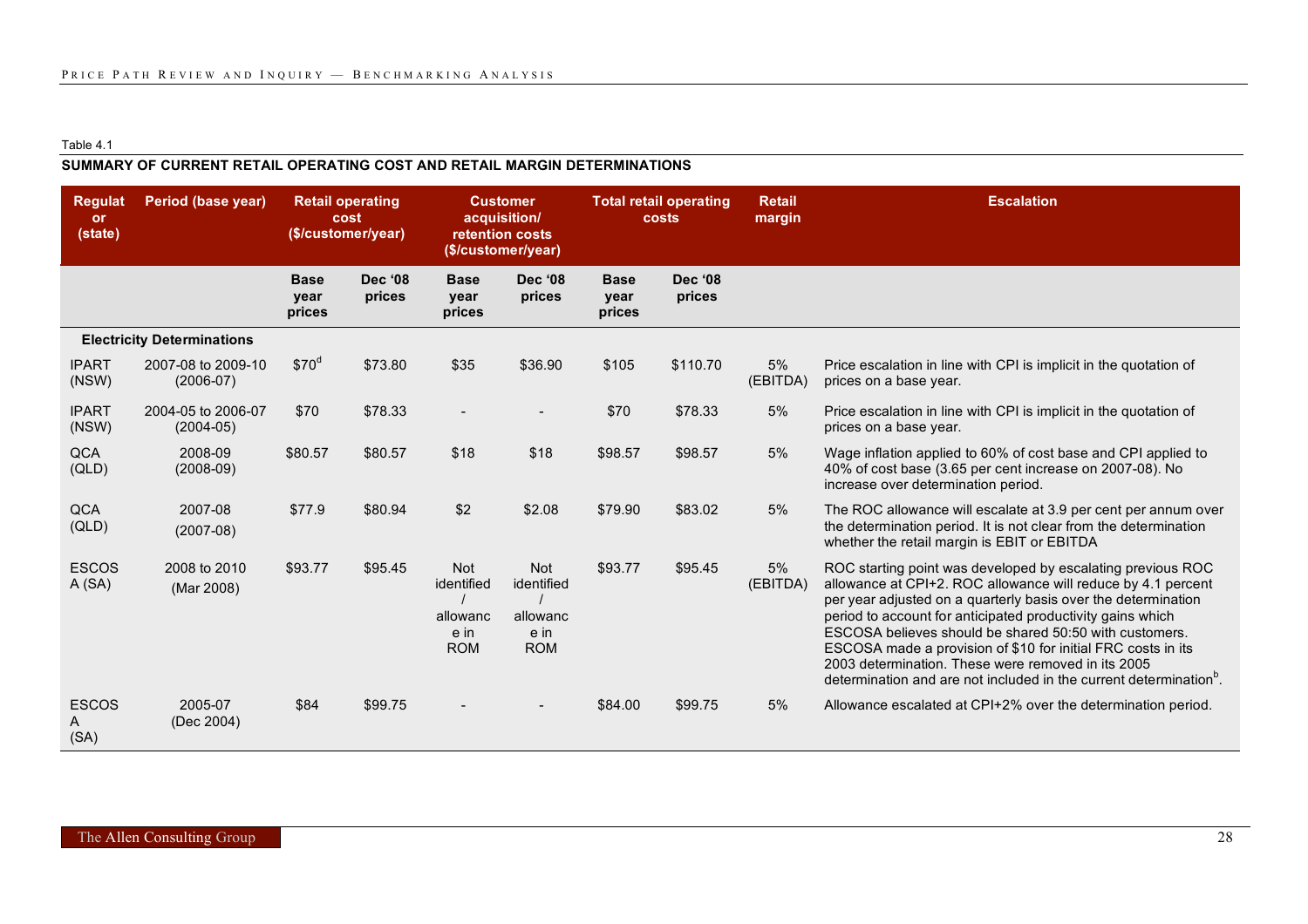| <b>Regulat</b><br>or<br>(state)                  | Period (base year)                     | <b>Retail operating</b><br>cost<br>(\$/customer/year) |                          | <b>Customer</b><br>acquisition/<br>retention costs<br>(\$/customer/year) |                          | <b>Total retail operating</b><br>costs |                          | <b>Retail</b><br>margin | <b>Escalation</b>                                                                                                                                                                                                                                                                                                                                                |
|--------------------------------------------------|----------------------------------------|-------------------------------------------------------|--------------------------|--------------------------------------------------------------------------|--------------------------|----------------------------------------|--------------------------|-------------------------|------------------------------------------------------------------------------------------------------------------------------------------------------------------------------------------------------------------------------------------------------------------------------------------------------------------------------------------------------------------|
|                                                  |                                        | <b>Base</b><br>year<br>prices                         | <b>Dec</b> '08<br>prices | <b>Base</b><br>year<br>prices                                            | <b>Dec '08</b><br>prices | <b>Base</b><br>year<br>prices          | <b>Dec '08</b><br>prices |                         |                                                                                                                                                                                                                                                                                                                                                                  |
| <b>CRA</b><br>report to<br><b>AEMC</b><br>on Vic | 2004 to -2007<br>$(2006-07)$           | \$75                                                  | \$79.07                  | \$49                                                                     | \$50.18                  | \$124                                  | \$129.25                 | n/a                     | CRA endeavoured to calculate real ROC and retail margins in<br>Victoria over the period 2003-2007.                                                                                                                                                                                                                                                               |
| CRA <sup>c</sup><br>(VIC)                        | 2003<br>(2003)                         | \$67                                                  | \$75.86                  |                                                                          |                          | \$67                                   | \$75.86                  | $5 - 8%$                | CRA ROC is based on submissions from retailers because of<br>industry rejection of calculated ROC. CRA calculated a ROC of<br>\$67 per customer which represented a CPI based escalation of<br>3.1 per cent on the 2002 benchmark. Retail margins represent<br>an escalation on the previous benchmark of 2.5-5 per cent to<br>allow 'headroom' for competition. |
| <b>ICRC</b><br>(ACT)                             | 2007-08<br>$(2007-08)$                 | \$94.91                                               | 97.19                    |                                                                          |                          | \$94.91                                | \$97.19                  | 4%                      | ROC is a CPI based escalation of previous allowance. No<br>escalation over period as it is a single year determination. Retail<br>margin is a 1 per cent increase on previous determination to<br>account for changes in price volatility.                                                                                                                       |
| <b>ICRC</b><br>(ACT)                             | 2003-04 to 2006-07<br>(2003)           | \$85                                                  | \$97.58                  |                                                                          |                          | \$85                                   | \$97.58                  | 3%                      | Price escalation in line with CPI is implicit in the quotation of<br>prices on a base year                                                                                                                                                                                                                                                                       |
| <b>OTTER</b><br>(TAS)                            | Jan 2008 to Jun<br>2012<br>(June 2006) | \$85                                                  | \$90.31                  |                                                                          |                          | \$85                                   | \$90.31                  | 3%<br>(EBITDA)          | Price escalation in line with CPI is implicit in the quotation of<br>prices on a base year.                                                                                                                                                                                                                                                                      |
| <b>OTTER</b><br>(TAS)                            | Jan 2004 to Dec<br>2007<br>(May 2003)  | \$76.67                                               | \$88.96                  |                                                                          |                          | \$76.67                                | \$88.96                  | 3%<br>(EBITDA)          | Prices escalation occurred a the rate of CPI over the<br>determination period. FRC costs were excluded from ROC.                                                                                                                                                                                                                                                 |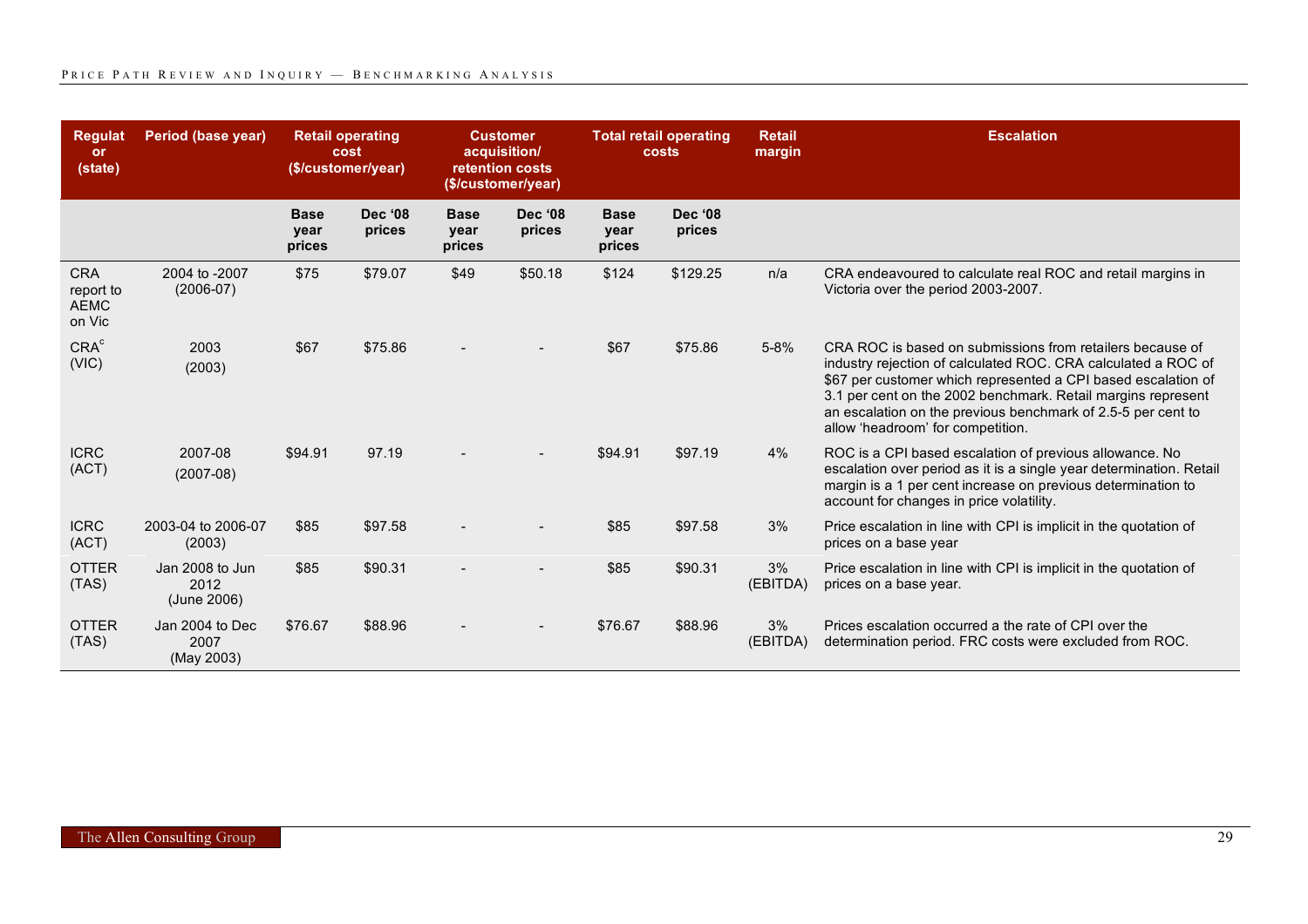| <b>Regulat</b><br>or<br>(state)                    | Period (base year)               | <b>Retail operating</b><br>cost<br>(\$/customer/year) |                          | <b>Customer</b><br>acquisition/<br>retention costs<br>(\$/customer/year) |                          | <b>Total retail operating</b><br>costs |                          | <b>Retail</b><br>margin          | <b>Escalation</b>                                                                                                                                                                                                                                        |
|----------------------------------------------------|----------------------------------|-------------------------------------------------------|--------------------------|--------------------------------------------------------------------------|--------------------------|----------------------------------------|--------------------------|----------------------------------|----------------------------------------------------------------------------------------------------------------------------------------------------------------------------------------------------------------------------------------------------------|
|                                                    |                                  | <b>Base</b><br>year<br>prices                         | <b>Dec '08</b><br>prices | <b>Base</b><br>year<br>prices                                            | <b>Dec '08</b><br>prices | <b>Base</b><br>year<br>prices          | <b>Dec '08</b><br>prices |                                  |                                                                                                                                                                                                                                                          |
|                                                    | <b>Gas determinations</b>        |                                                       |                          |                                                                          |                          |                                        |                          |                                  |                                                                                                                                                                                                                                                          |
| <b>ESCOS</b><br>A<br>(SA)                          | 2005-06 to 2007-08<br>(Dec 2005) | $$79.70^{\circ}$                                      | \$91.51                  |                                                                          |                          | \$79.70                                | \$91.51                  | 10% of<br>controllab<br>le costs | Based on benchmarking other electricity and gas decisions.<br>Greater emphasis placed on gas decisions. Price escalation<br>occurred at a rate of CPI+2% over the determination period,<br>except for Opex component of ROC which only escalated at CPI. |
| <b>NERA</b><br>report to<br><b>IPART</b><br>on NSW | 2004-05 to 2006-07<br>(2004)     | \$45-\$65<br>(\$55)                                   | \$61.55                  |                                                                          |                          | \$55                                   | \$61.55                  | $2 - 3%$                         | NERA inflated prices at the rate of the CPI                                                                                                                                                                                                              |
| <b>IPART</b><br>(NSW)                              | 2001-02 to 2003-04<br>(2001)     | \$40-\$60<br>(\$50)                                   | \$60.54                  |                                                                          |                          | \$40-\$60<br>(\$50)                    | 60.54                    | $2 - 3%$<br>(EBIT)               | Escalation at CPI is implicit in the quotation of prices in a base<br>year.                                                                                                                                                                              |
| <b>AEMC</b><br>(CRA<br>report<br>on Vic)           | 2004 to 2007<br>$(2006-07)$      | \$75                                                  | \$79.07                  | \$23                                                                     | \$24.25                  | \$98                                   | \$103.32                 | n/a                              | CRA endeavoured to calculate real ROC and retail margins in<br>Victoria over the period 2003-2007.                                                                                                                                                       |
| <b>Vic DNR</b><br>(VIC)                            | 2003<br>(2003)                   | \$60.00                                               | \$68.88                  |                                                                          |                          | \$60                                   | \$68.88                  | 4%                               | There was no escalation over the period as the determination<br>was for a single year.                                                                                                                                                                   |

Source: <sup>a</sup>NERA 2004, 15; <sup>b</sup> ESCOSA 2005, 52; <sup>c</sup> Current Vic determination not available, 2003 CRA report to Victorian ESC most recent information available. <sup>d</sup>includes \$5 reduction for double counting.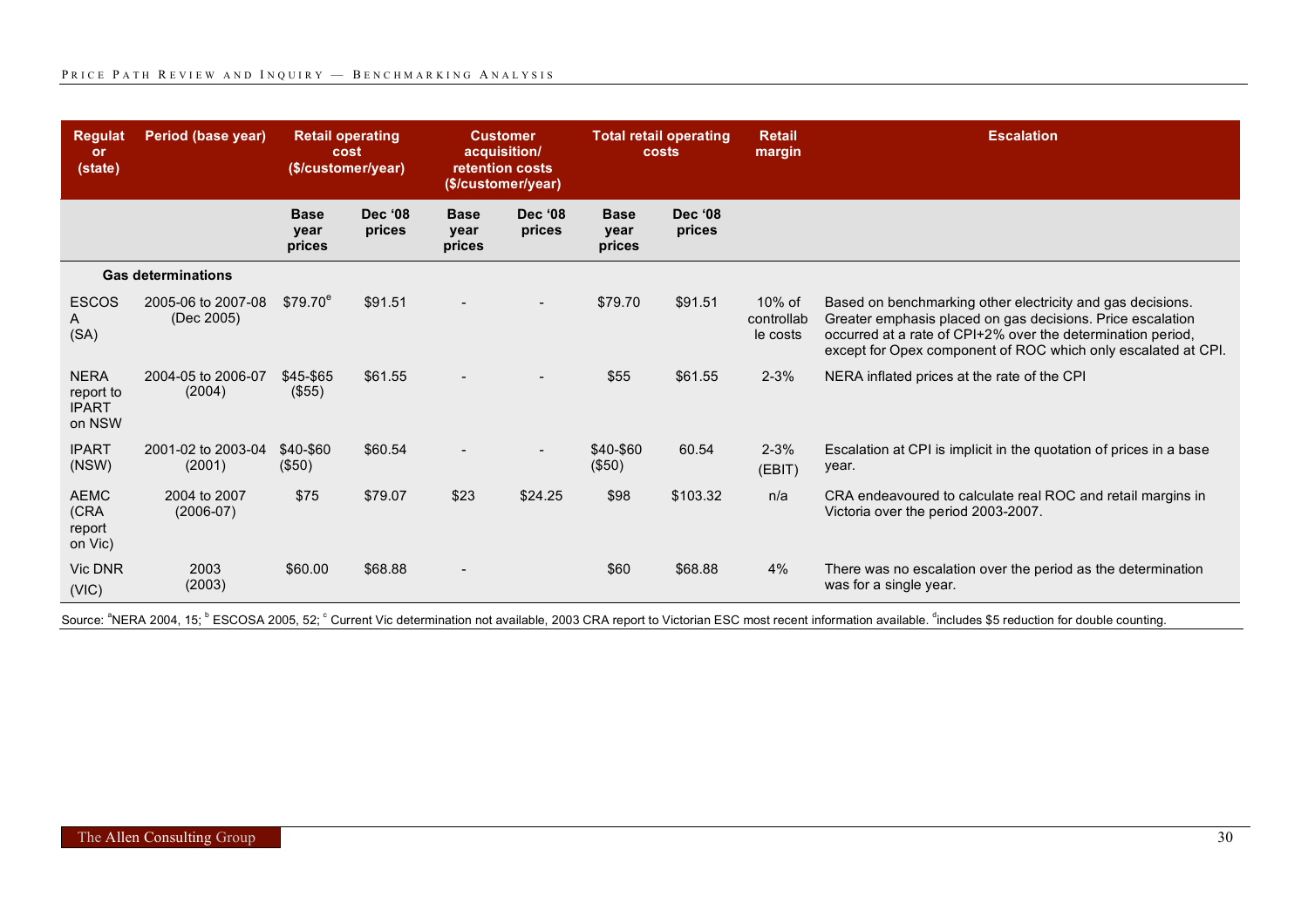#### *Bibliography*

- Charles River and Associates (CRA) 2008, Calculation of the Benchmark Retail Cost Index for 2007-08 and 2008-09, Prepared for the Queensland Competition Authority, 24 January 2008.
- Charles River and Associates (CRA) 2007, Impact of prices and profit margins on energy retail competition in Victoria, Final Report. Prepared for the Australian Energy Market Commission, 8 November 2007.
- Charles River and Associates (CRA) 2002, Electricity and Gas Standing Offers and Deemed Contracts (2003), Report to the Victorian Department of Natural Resources and Environment, December 2002.
- Essential Services Commission of South Australia (ESCOSA) 2004, Electricity Standing Contract Price Final Report. ELECTRICITY STANDING
- Essential Services Commission of South Australia (ESCOSA) 2005a, Final Report: Inquiry into Retail Electricity Price Path.
- Essential Services Commission of South Australia (ESCOSA) 2005b, Gas Standing Contract Price Path: Final Inquiry Report and Final Price Determination.
- Essential Services Commission of South Australia (ESCOSA) 2007, Final Inquiry Report and Price Determination: 2007 Review of Retail Electricity Price Path.
- Independent Competition and Regulatory Commission (ICRC) **http://www.icrc.act.gov.au/energy/gas**.
- Independent Competition and Regulatory Commission (ICRC) 2003, Final Determination: Investigation into Retail Prices for Non-Contestable Electricity Customers in the ACT, May 2003.
- Independent Competition and Regulatory Commission (ICRC) 2007, Final Decision and Price Direction Retail Prices for Non-contestable Electricity Customers, Report 7 of 2007, June 2007.
- IPART 2001, Review of the Delivered Price of Natural Gas to Tariff Customers Served from the AGL Gas Network in NSW: Final Report.
- IPART 2004, NSW Electricity Regulated Retail Tariffs 2004/05 to 2006/07, Final Report and Determination
- IPART 2007a, Promoting retail competition and investment in the NSW electricity industry: Regulated electricity retail tariffs and charges for small customers 2007 to 2010.
- IPART 2007b, Review of Regulated Retail Tariffs for Gas 1 July 2007 to 30 June 2010.
- LECG 2007, SA Standing Contract Electricity Prices Price Path Review and Inquiry: confidential report on efficient and prudent retail operating costs and retail operating margin, August 2007.